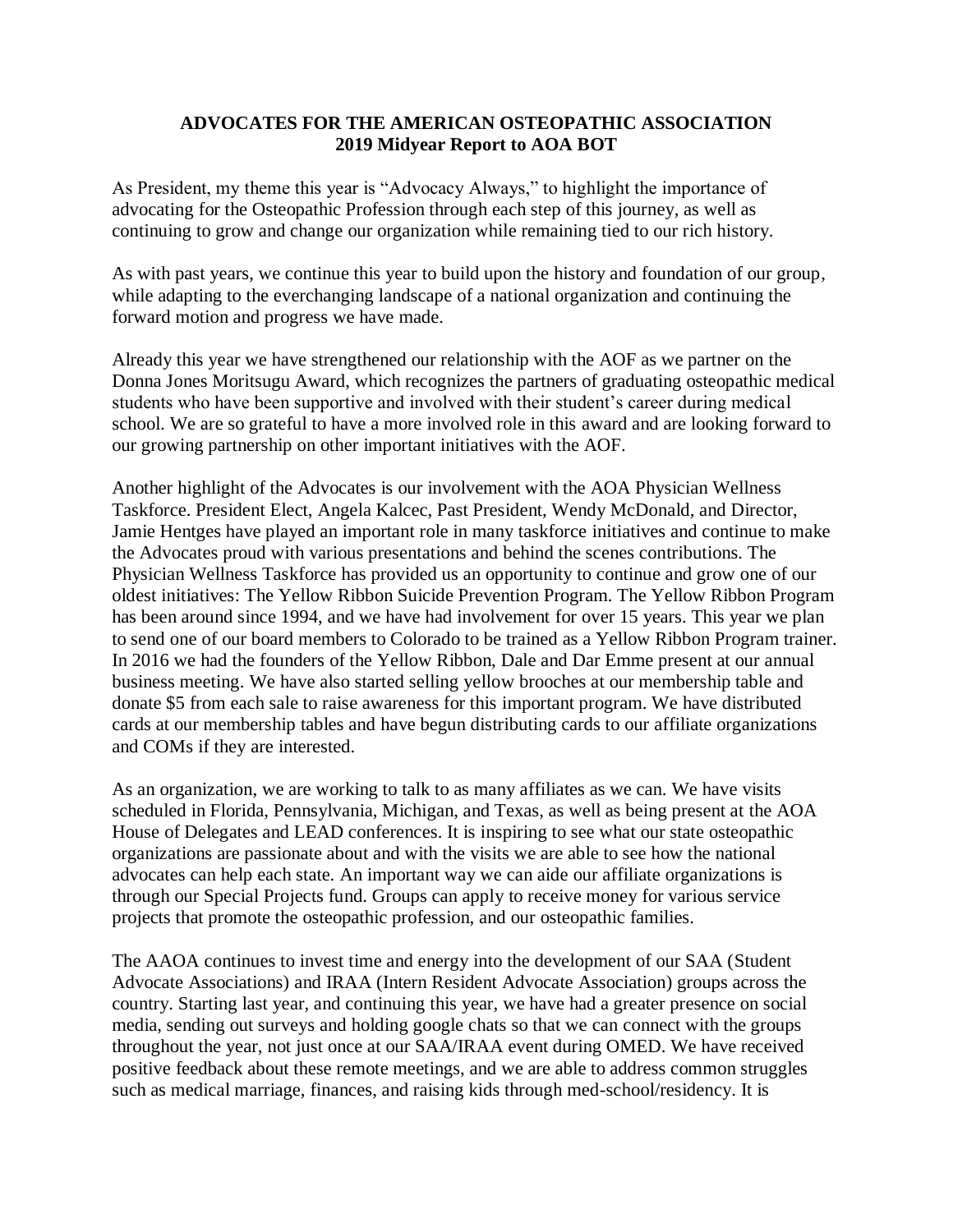important to realize that we are not alone during this difficult time, and other people have been there and can offer support and encouragement or advice. Our SAA/IRAA committee this year has begun a push to identify the resident groups that we have been missing for a while. We have a couple of strong and activie IRAA groups, but we are working to find the disconnect between SAA members and when they join a state organization.

Our SAA/IRAA event continues to be well attended during OMED and would not be possible without the support of the AACOFP. In Baltimore you can once again look forward to this phenomenal event, in addition to our other annual events. These include a family fun activity to which spouses/children of OMED attendees are invited to attend. We will also be hosting our annual Still Fit for Life Fun Run, and we are honored to have Dr. Craig Magnatta as our Honorary Chair. The run this year will be along the Inner Harbor and promises to be one of the more scenic runs we've had.

At our last annual business meeting in October, our organization showed its willingness to grow and progress by passing a bylaw change which would allow members to register and attend our meeting remotely utilizing the Zoom platform and online voting and credentialing. We continue to work hard to transform the AAOA into a more effective and relevant organization. We also continue the practice of board development, and I am proud to have the most unique board makeup in many years. Our board this year is comprised of many young board members, several student and resident spouses, and for the first time ever two members that are not spouses but are family members and friends and colleagues of Osteopathic Physicians. I think this speaks volumes to the commitment and passion our board has for the AAOA, and for Osteopathic Advocacy in general, and it will be very exciting to watch this board grow and develop further.

The AAOA has continued to grow and evolve over the past several years, while remaining grounded in our roots, and continuing our basic mission: supporting and promoting the Osteopathic Profession and creating a strong, close network of people who are passionate, like us, about osteopathic advocacy and advancement. We thank the AOA for the continued partnership and opportunities to collaborate, and look forward to further collaboration in the future.

Respectfully submitted,

Lauren Stremers President, 2018-2019 Advocates for the American Osteopathic Association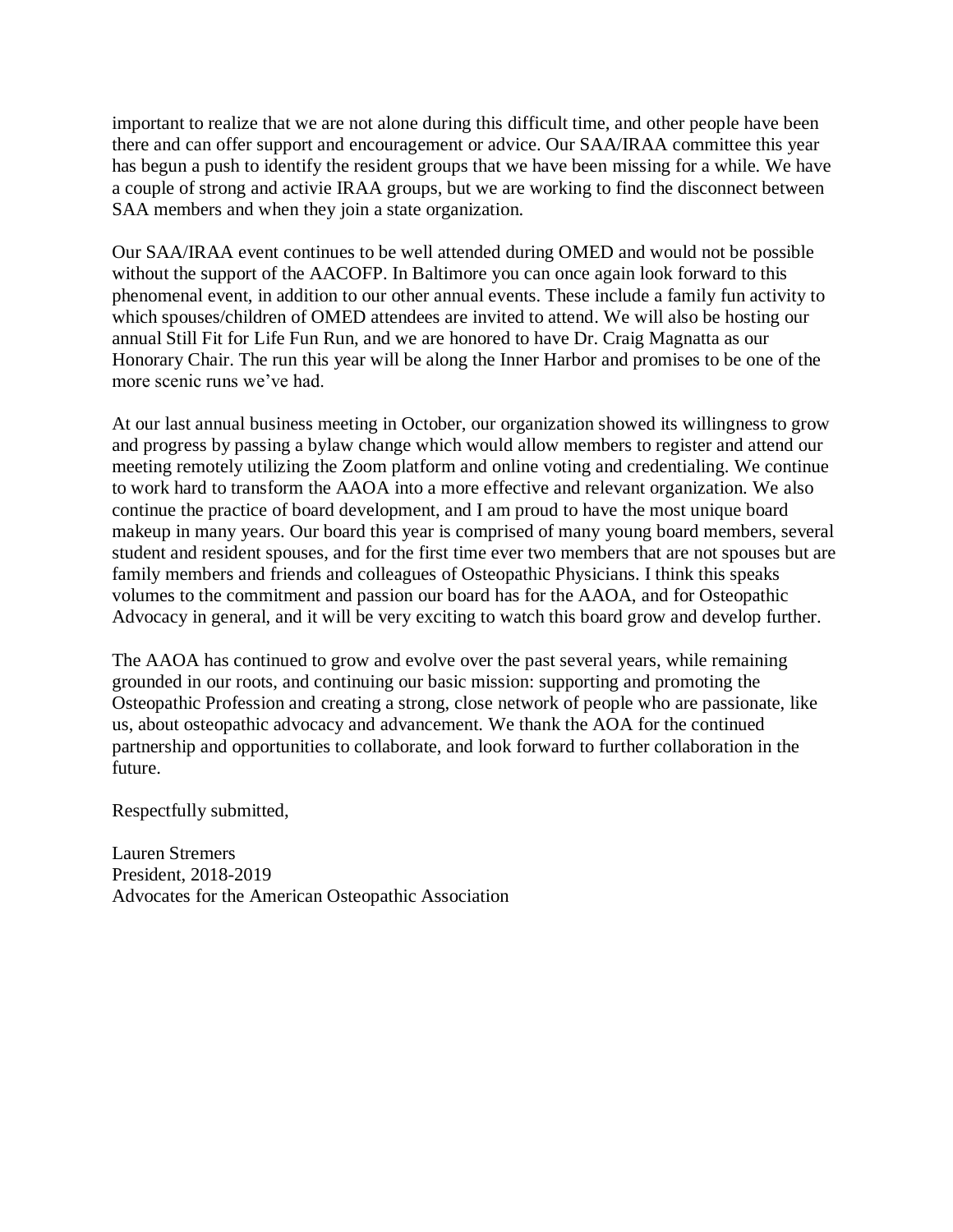

#### *AAOE OFFICERS*

Barbara E. Walker, DO *President*

Mary Jo Capodice, DO *Vice-President*

Michael Wieting, DO *Secretary-Treasurer*

Anna Z. Hayden, DO *Immediate Past President*

#### *142 E. Ontario Chicago, IL 60611*

*[www.aaoe-net.org](http://www.aaoe-net.org/)*

*312-202-8199 312-202-8499 fax*

#### **AMERICAN ASSOCIATION OF OSTEOPATHIC EXAMINERS FEBRUARY 2019 REPORT TO THE AOA BOARD OF TRUSTEES**

The American Association of Osteopathic Examiners (AAOE), comprised of osteopathic physicians serving on state osteopathic and composite medical licensing boards, is the unified authority in matters affecting osteopathic medical licensure and discipline. Strategically, the AAOE serves as the voice of osteopathic medicine within the Federation of State Medical Boards (FSMB) and collaborates to understand and respond to state regulatory and licensing issues that impact osteopathic medicine.

We currently have representation on 48 regulatory boards of the possible 50 states (only DC, Louisiana and Massachusetts lack osteopathic representation). The AAOE meets three times a year, at the American Osteopathic Association's (AOA) Leadership, Education, Advocacy and Development (LEAD) Conference in January, at the Annual Meeting of the FSMB in April and at the AOA's House of Delegates in July.

Keeping DOs on State Boards Up to Date on Important Health Policy Trends The AAOE held a summit meeting during the LEAD Conference in Lake Las Vegas, NV. During the meeting, Dr. Mayo presented an update on the growth and changing demographics of the osteopathic medical workforce, and initiatives that the AOA is undertaking to respond to the future needs of DOs and advance the profession.

Dr. Gimpel, Dr. O'Shea and Sandra Waters presented a National Board of Osteopathic Medical Examiners (NBOME) update, including the recently published and pending articles and the rollout of a new COMLEX Level-3 2-day exam blueprint in September 2018. A similar blueprint for Levels 1 and 2 will be rolled out this year. The AMA passed a resolution recognizing equality between COMLEX and USMLE in November, and a resolution has been introduced to encourage COMLEX and USMLE to explore transitioning from standard numerical scoring to pass/fail.

Josh Prober updated the group about the AOA's work to oppose trademark filings and misleading advertising practices by "Osteopathic Manual Practitioners," a group that is unaccredited in the US and was first brought to our attention last summer.

Dr. Chaudhry informed the group about the FSMB's "Artificial Intelligence (AI) in Health Care: the Role of Medical Boards" symposium which was held in November. The symposium was conceived to educate attendees on new developments and future concerns regarding AI, including its increased use in a "physician assistant" capacity to help evaluate patients for possible diagnoses and treatment options. At some point, medical boards may need to consider regulating AI and including it in the definition of "practicing medicine," and grapple with questions regarding malpractice and liability for errors caused by the use of AI in health care decisionmaking.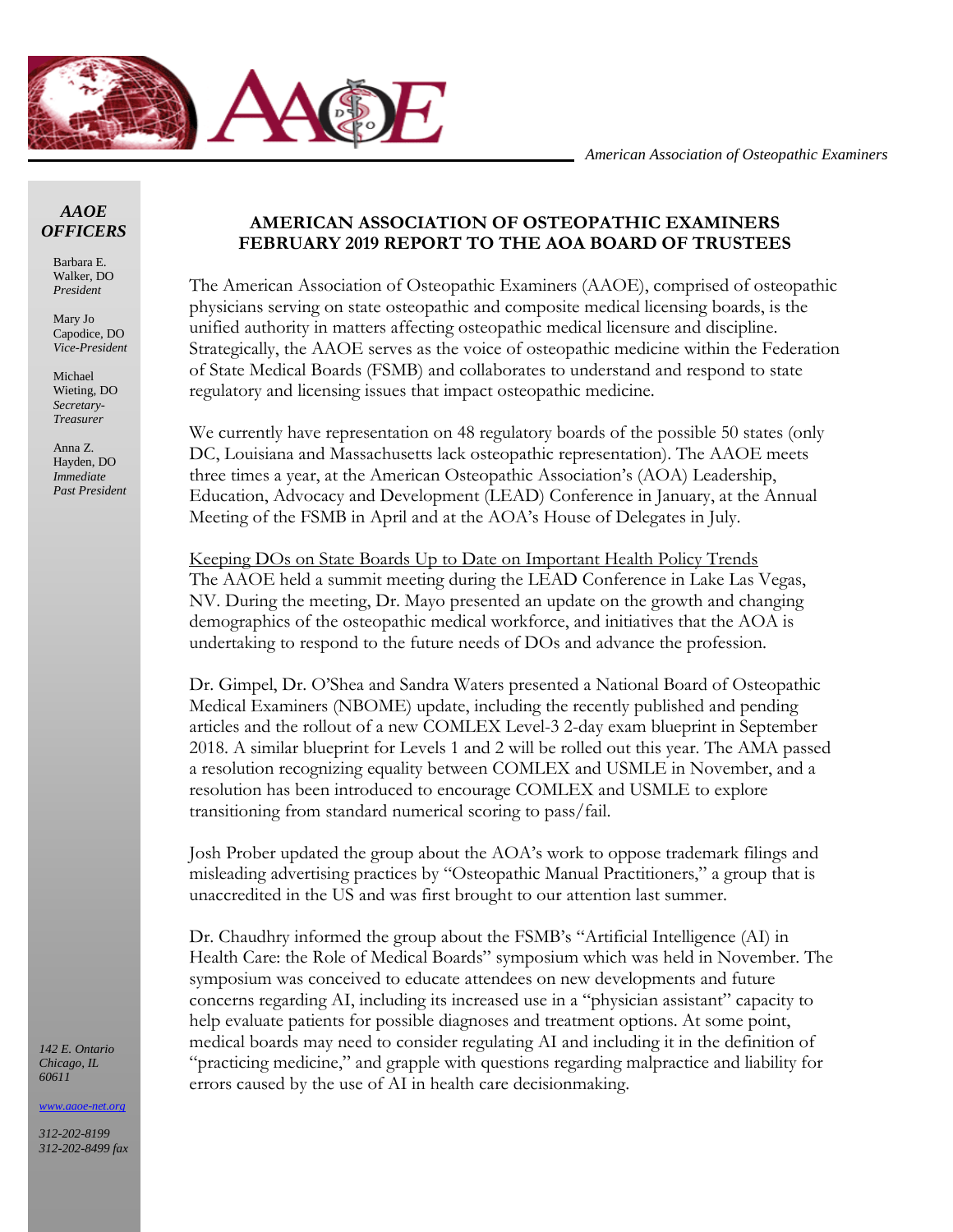The FSMB Ethics Committee is examining how students and physicians use social media, and the Work Group on Sexual Boundary Violations (Teresa Hubka, DO is a member) may be extended in order to properly consider and develop recommentions on this complicated topic.

The AAOE also heard from AOA staff regarding relevant 2019 legislation, including new scope of practice expansion attempts such as independent practice ("Optimal Team Practice") for physician assistants, licensure for new types of health care providers (i.e. "Graduate Physicians"), and legislative changes related to insurance (i.e. balance billing, network adequacy, state health care exchange stabilization and Medicaid expansion and demonstration waivers). During the roundtable discussion portion, physicians from three licensing boards shared issues and concerns.

The AAOE continues to work with the AOA to promote the Interstate Medical Licensure Compact (Compact). As a reminder, the AAOE and AOA worked together to ensure adequate osteopathic representation on the Compact Commission. The Commission was created in 2015; 24 states have signed on to join the Compact and legislation is currently pending in six states.

#### Participating in Federation of State Medical Boards Activities

AAOE Fellows continue to be active participants in FSMB leadership and committees, providing valuable insight from the osteopathic profession.

#### FSMB Leadership

Scott A. Steingard, DO (Arizona) serves as the Chair elect and Anna Z. Hayden, DO (Florids) serves on the Board of Directors.

#### FSMB Committees

Joseph R. Willett, DO (Minnesota) serves on the Audit Committee; Wayne J. Reynolds, DO (Virginia) and J. Michael Wieting (Tennessee) serve on the Editorial Committee; Jone Geimer-Flanders, DO (Hawaii) serves on the Education Committee; Joy M. Neyhart, DO (Alaska) serves on the Ethics and Professionalism Committee.

#### FSMB Workgroups

Michelle R. Mendez, DO (Florida) serves on the Workgroup on Board Education, Service and Training; Jerry R. Balentine, DO (New York), Ronald R. Burns, DO (AOA), Anna Z. Hayden, DO (Florida), Timothy J. Kowalski, DO (AACOM) and Lynn G. Mark, DO (New York) serve on the Workgroup on Education about Medical Regulation; Katherine L. Fisher, DO (Oregon) and Teresa A. Hubka, DO (AOA) serve on the Workgroup on Sexual Boundary Violations.

Maintaining a Strong Relationship with the Osteopathic Medical Profession In September 2018, I represented the AAOE at the Osteopathic International Alliance meeting in Dubai, and AAOE Immediate Past President Anna Z. Hayden, DO represented the organization at the biannual International Association of Medical Regulatory Authorities (IAMRA) conference in October, which was also held in Dubai.

I also plan to represent the AAOE at the 2019 IAMRA Symposium on Continued Competency, which will take place in Chicago in September 2019.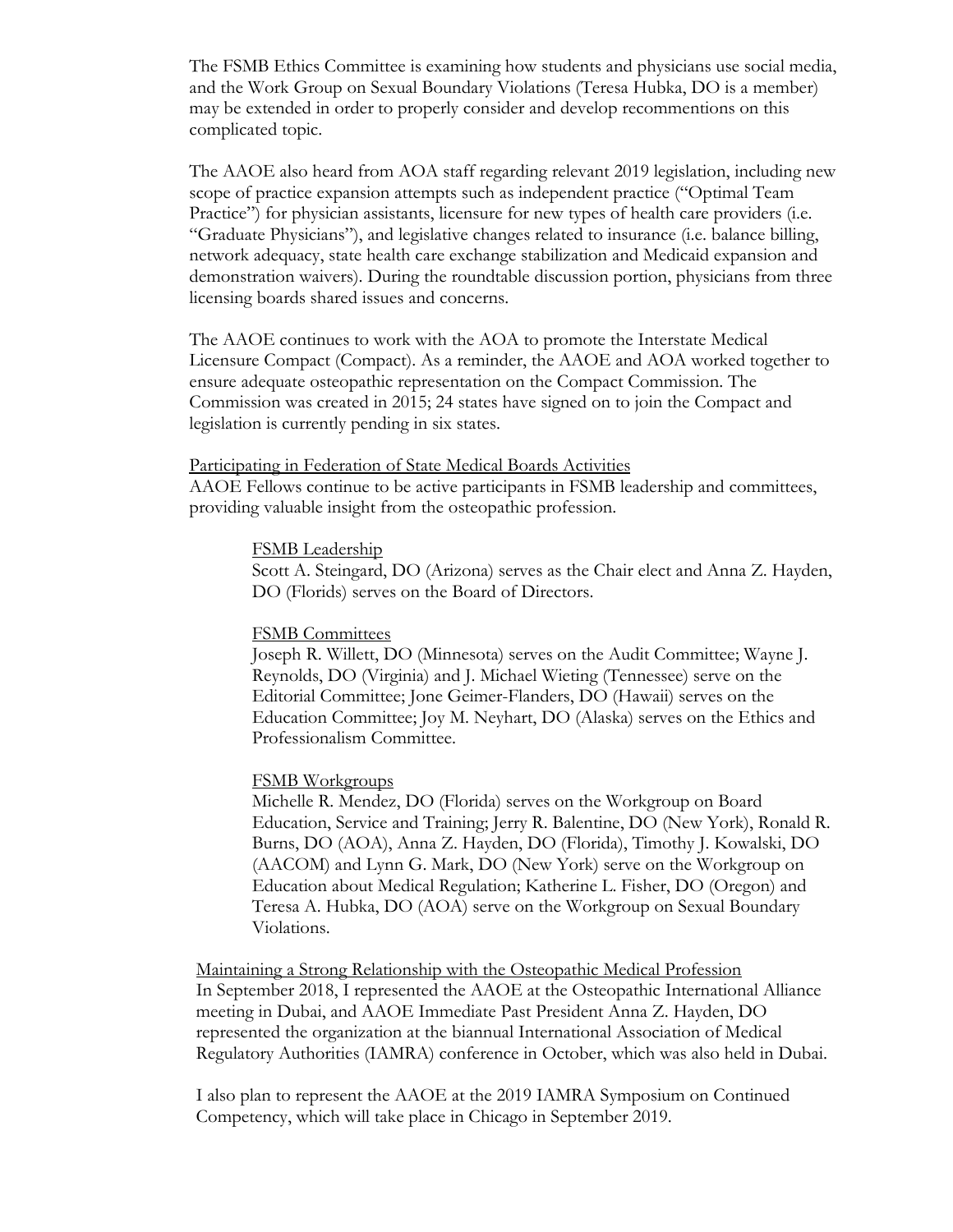In addition to being respresented on the Board of the NBOME, the AAOE participates in the annual Liaison Committee Meeting, where representatives from different groups meet to discuss clinical skills assessments products for osteopathic medical students and physicians.

AAOE Fellows contribute to the mission of the AOA by serving on selected committees: Jone Geimer-Flanders, DO, was recently appointed to fill the remainder of James Griffin, DO's term as the AAOE representative on the Bureau of State Government Affairs (BSGA); and I currently serve as President of AAOE, and as the AAOE representative on the Bureau of International Osteopathic Medicine (BIOM).

The AAOE website, [www.aaoe-net.org,](http://www.aaoe-net.org/) contains relevant, timely information for members and the public and is updated regularly through support from the AOA.

Respectfully submitted,

Barbara E. Walker, DO President, AAOE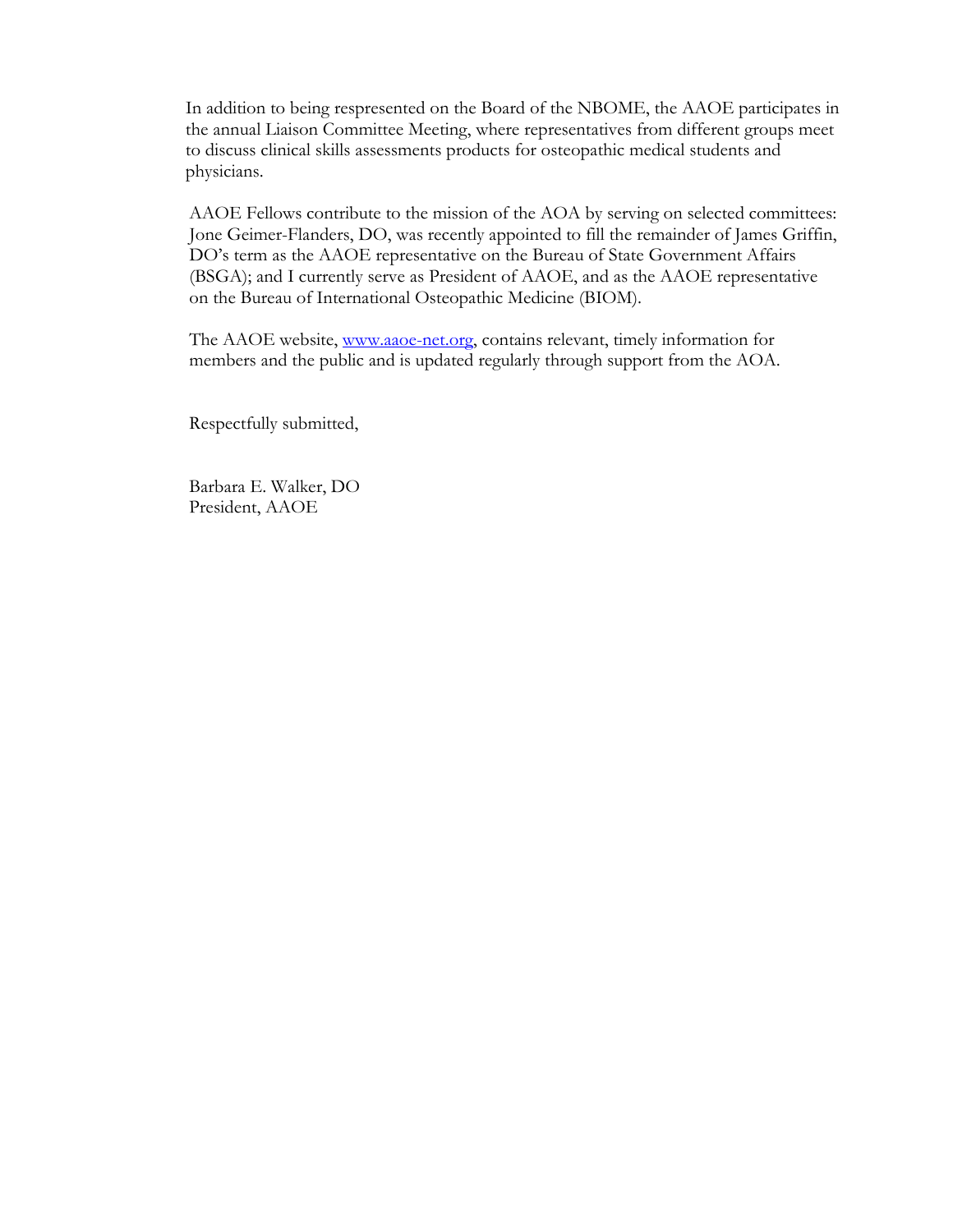

# **Report to the American Osteopathic Association Board of Trustees American Association of Colleges of Osteopathic Medicine February 26, 2019**

# **Board of Deans Update**

The 2019-2020 AACOM Board of Deans Executive Committee members are listed below.

- **Chair:** Lori A. Kemper, DO
- **Vice Chair:** Margaret Wilson, DO
- **Secretary/Treasurer:** William Craver, DO
- **Immediate Past Chair:** Thomas A. Cavalieri, DO
- **Assembly of Presidents Representative to the Executive Committee:** Angela L. Walker Franklin, PhD
- **Assembly of Osteopathic Graduate Medical Educators Chair:** Lisa R. Nash, DO
- **At-Large Member:** Kayse Shrum, DO
- **At-Large Member:** Wolfgang Gilliar, DO
- **At-Large Member:** Paula Crone, DO
- **Ex-Officio Member:** Stephen C. Shannon, DO, MPH

**College of Osteopathic Medicine Dean Updates (***as of January 2019***)**

- **Andrea Amalfitano, DO, PhD,** Dean, Michigan State University College of Osteopathic Medicine
- **Kenneth Paul Anderson, Jr., DO, MS, CPE,** Interim Dean, Des Moines University College of Osteopathic Medicine
- **Wolfgang G. Gilliar, DO,** Dean, Touro University Nevada College of Osteopathic Medicine
- **John W. Graneto, DO,** Founding Dean, California Health Sciences University College of Osteopathic Medicine
- **Rance McClain, DO,** Dean, Arkansas College of Osteopathic Medicine
- **Laura M. Rosch, DO, CS, MS, FACOI,** Campus Dean, Kansas City University of Medicine and Biosciences College of Osteopathic Medicine - Joplin
- **Italo Subbarao, DO, MBA,** Dean, William Carey University College of Osteopathic Medicine
- **Jerry Balentine, DO**, Dean, College of Osteopathic Medicine and Vice President for Health Sciences and Medical Affairs, New York Institute of Technology
- **Dana Shaffer, DO**, Dean, University of Pikeville Kentucky College of Osteopathic Medicine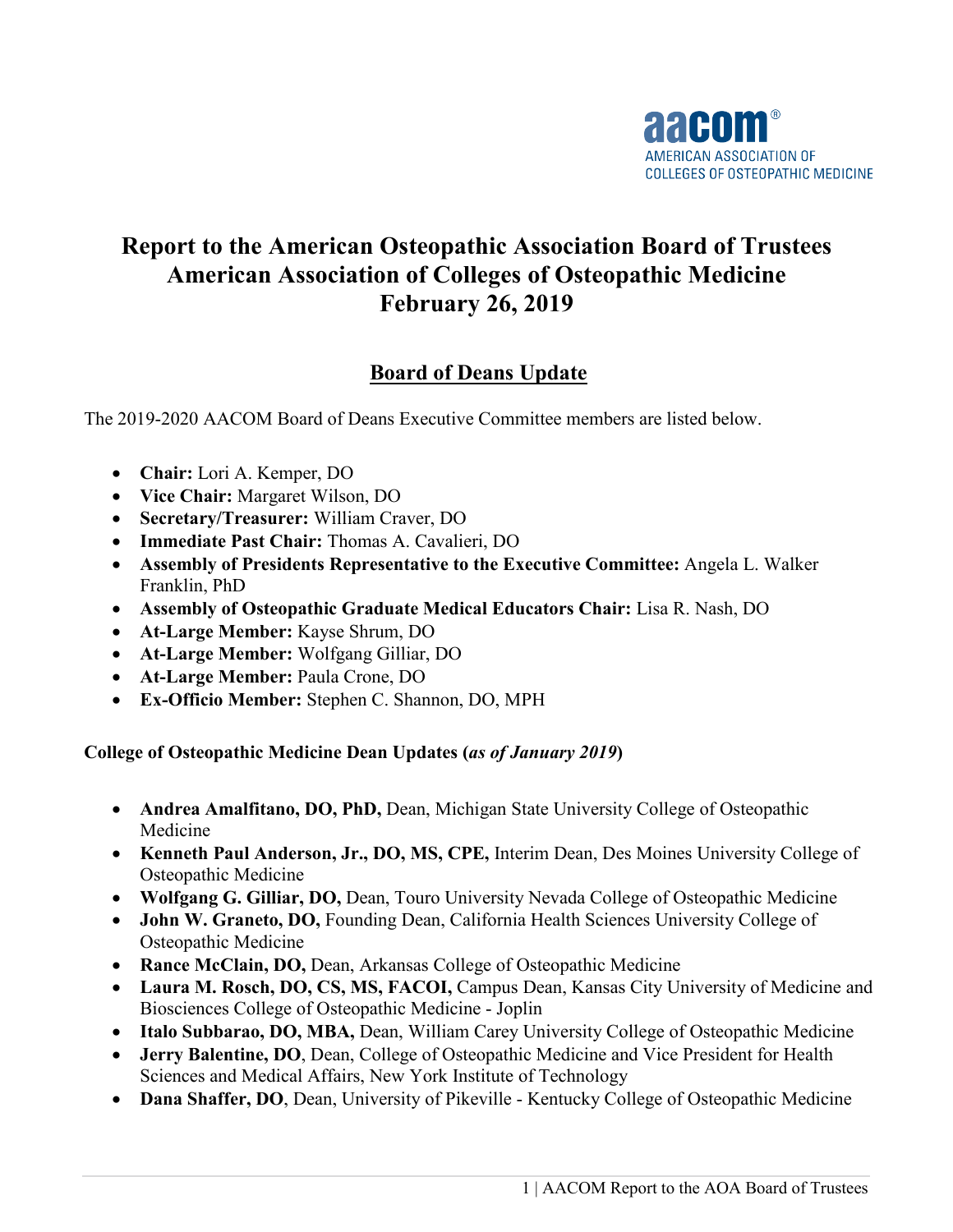• **Thomas Boyle, DO**, Dean, Midwestern University Chicago College of Osteopathic Medicine

**Other Leadership Updates (***as of January 2019***)**

- **Michael J. Lawler, PhD, MSW,** President, Pacific Northwest University of Health Sciences
- **James W. Nemitz, PhD,** West Virginia School of Osteopathic Medicine
- **Florence Dunn,** President, California Health Sciences University

# **AACOM President and CEO to Retire**

In July, Stephen Shannon, DO, MPH, AACOM President and CEO, announced his plan to retire, effective June 30, 2019. Board of Deans Chair Lori Kemper, DO, appointed a search committee chaired by Thomas Cavalieri, DO, Immediate-Past Chair of the Board of Deans, to work with an external search firm to find Dr. Shannon's replacement. Other members of the search committee include Margaret Wilson, DO; Lisa Nash, DO; Robyn Phillips-Madson, DO; and Clint Adams, DO.

# **AACOM Membership Growth**

With the addition of a new college and three new teaching sites, AACOM membership grew to 35 member colleges at 55 locations in 32 states since AACOM's last report to the Board of Trustees.

# **New College Joins AACOM Membership**

After meeting accreditation and other membership standards, AACOM welcomed the California Health Sciences University College of Osteopathic Medicine (CHSU-COM) in Clovis, CA by vote of the AACOM Executive Committee as a new member on January 8, 2019.

### **New Additional Teaching Locations Are Established**

For the Lincoln Memorial University—DeBusk College of Osteopathic Medicine (LMU-DCOM), COCA granted the request to establish an additional location campus in Knoxville, TN.

For the Lake Erie College of Osteopathic Medicine (LECOM), COCA granted a substantive change request to establish an additional location in Elmira, NY.

For the Oklahoma State University Center for Health Sciences College of Osteopathic Medicine (OSU-COM), COCA granted a substantive change request to establish an additional location in Tahlequah, OK. This will be the first tribally-affiliated college of medicine in the United States, established through a partnership between the Cherokee Nation and Oklahoma State University Center for Health Sciences.

### **College Welcomes Inaugural Class:**

Idaho College of Osteopathic Medicine (ICOM) in Meridian, ID welcomed its first class of students this past fall after becoming an AACOM member college in December 2017.

# **Government Relations Update**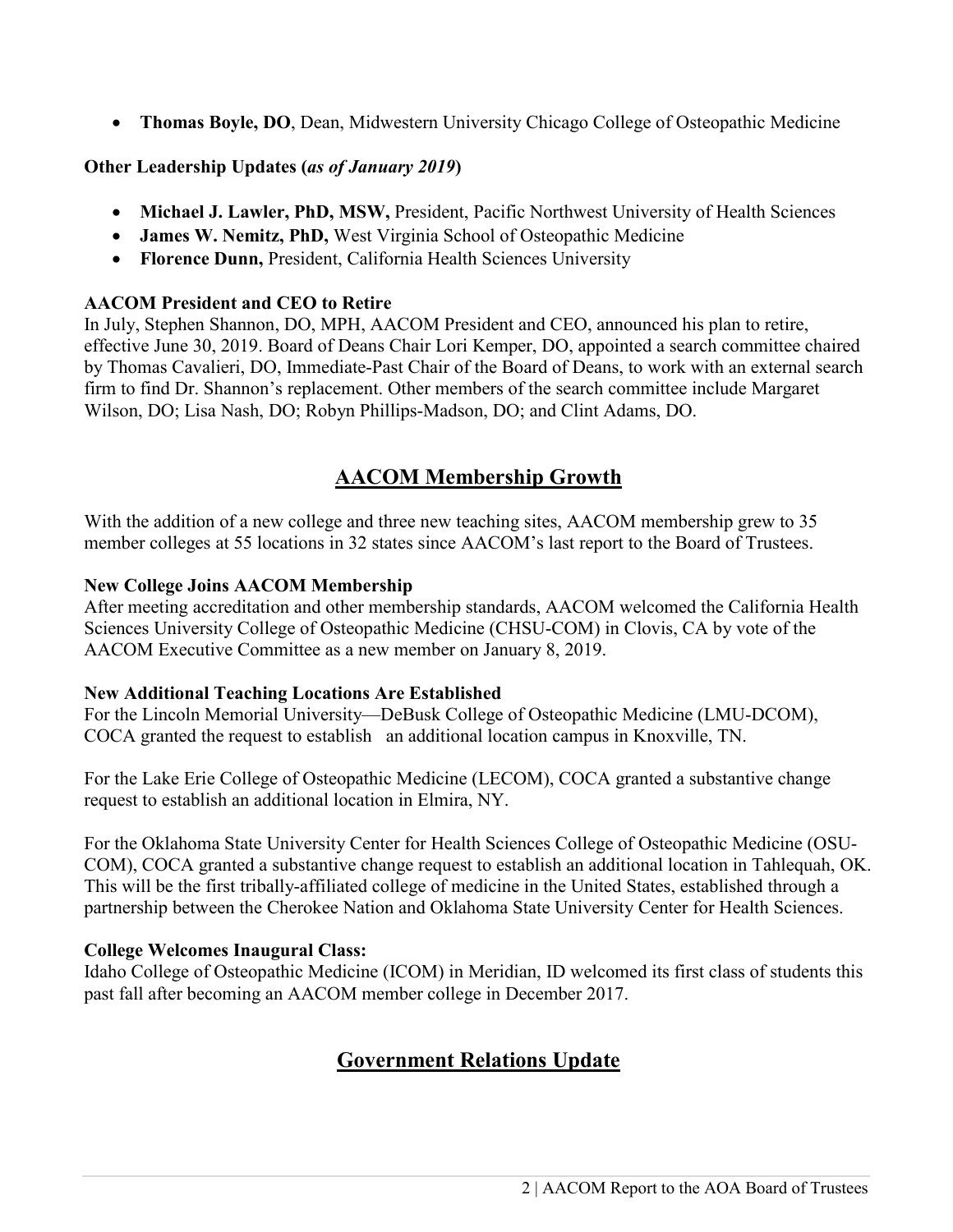# **AACOM Releases its Public Policy Agenda for the 116th Congress**

AACOM has released its [Public Policy Agenda for the 116th Congress,](http://aacom.informz.net/z/cjUucD9taT03MjQzODY0JnA9MSZ1PTc5MzIwMzE1NCZsaT01NTAwMTcxMw/index.html) which reflects the federal advocacy priorities on behalf of the osteopathic medical education (OME) community. These priorities include investing in graduate medical education (GME), supporting the physician workforce, addressing medical student debt, integrating osteopathic medicine into the nation's federal research infrastructure, and advocating for osteopathic representation on federal committees and advisory boards.

#### **AACOM Endorses THCGME Bill**

On January 31, U.S. Senators Susan Collins (R-ME), Jon Tester (D-MT), Shelley Moore Capito (R-WV), Doug Jones (D-AL), John Boozman (R-AR), Joe Manchin (D-WV), and Kamala Harris (D-CA) introduced the *Training the Next Generation of Primary Care Doctors Act of 2019* (S. 304), a bipartisan bill aiming to increase the primary care physician workforce in medically underserved areas by reauthorizing the Teaching Health Center GME (THCGME) Program for five years and providing enhanced funding and a pathway for growth in the number of residents trained. The program is set to expire on September 30, 2019. AACOM has [strongly endorsed](https://www.aacom.org/docs/default-source/public-statements/2-1-2019---aacom-support-for-training-the-next-generation-of-primary-care-doctors-act-of-2019.pdf?sfvrsn=51603f97_6) this legislation and [joined](https://www.aacom.org/advocacy/in-action/advocacy-pr/2019/02/04/physicians-medical-educators-community-health-centers-strongly-support-training-the-next-generation-of-primary-care-doctors-act-of-2019) with six organizations as part of the Teaching Health Center coalition in support of the bill.

In addition, AACOM has supported the *Community and Public Health Programs Extension Act* (S. 192) introduced by Senate Health, Education, Labor and Pensions (HELP) Committee Chairman Lamar Alexander (R-TN) and Ranking Member Patty Murray (D-WA). The bill would extend five years of federal funding for the THCGME Program, community health centers, the National Health Service Corps, and two other federal health programs.

#### **2018 COM Day and Virtual Hill Day**

AACOM held its 2018 COM Day on Capitol Hill and Virtual Hill Day on September 27. Osteopathic medical school deans, educators, and students came from all over the country to Washington, DC to participate in COM Day 2018. This year, 27 colleges of osteopathic medicine participated, visiting more than 100 congressional offices. Issues raised included support for the invest in both Medicare GME funding and THCGME reauthorization as well as support for the reauthorization of the *Higher Education Act* and other key educational priorities.

Advocates also raised their voices in meetings and online, along with ED to MED's [national partners,](https://edtomed.com/endorsements-page/) during our Virtual Hill Day to let lawmakers know why protecting federal programs such as Public Service Loan Forgiveness, Grad PLUS, and THCGME provides critical support for the future physician workforce and the health of our nation's patients.

To learn more about AACOM's ED to MED campaign, please visit https://edtomed.com/. Visit the ED to MED blog web page at [https://edtomed.com/blog/.](https://edtomed.com/blog/)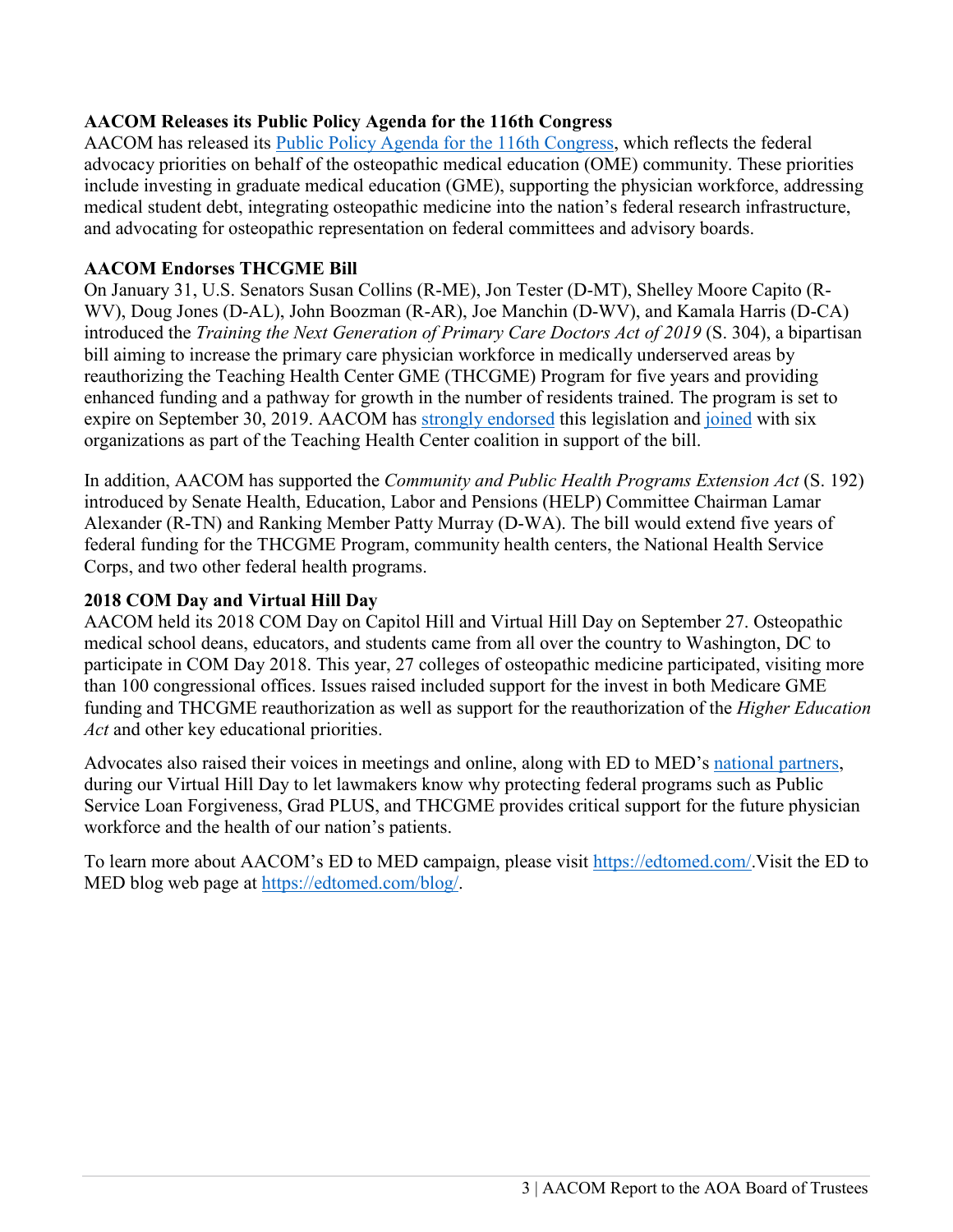## **AACOM Nominee Appointed to USDE Negotiated Rulemaking Subcommittee**

The U.S. Department of Education (USDE)'s Accreditation and Innovation Committee held its first Negotiated Rulemaking session January 14-18, 2019. AACOM [nominee](http://aacom.informz.net/z/cjUucD9taT03MjY1NjgxJnA9MSZ1PTc5MzIwMzE1NCZsaT01NTM2MzYxMg/index.html) Sue Huppert, Des Moines University Chief of External and Government Affairs, served as a negotiator on the Subcommittee on Distance Learning and Educational Innovation. The Subcommittee is one of three that will make recommendations to the full Committee. This Committee, as well as the Subcommittees for Distance Learning and Educational Innovation, TEACH Grants, and Faith-Based Entities, met to discuss proposed revisions to the regulations governing the accreditation landscape. While little consensus was reached during this first session, the USDE and its committees will meet again on February 12 for its second session in the rulemaking process.

# **AACOM Efforts on Combating the Opioid Epidemic**

In October, the House and the Senate passed H.R. 6, the *Substance Use-Disorder Prevention that Promotes Opioid Recovery and Treatment for Patients and Communities Act*. This comprehensive legislation includes Medicaid, Medicare, and public health reforms to combat the opioid crisis through recovery initiatives, research grants for pain management, and prevention improvement. Included in the bill is language similar to AACOM-endorsed legislation, H.R. 5102, the *[Substance Use Disorder](https://www.congress.gov/115/bills/hr5102/BILLS-115hr5102rfs.pdf)  [Workforce Loan Repayment Act of 2018](https://www.congress.gov/115/bills/hr5102/BILLS-115hr5102rfs.pdf)*, which will create loan forgiveness opportunities for health care professionals who work in substance use disorder roles in communities with the highest number of opioid deaths.

In addition, H.R. 6 allows for NHSC professionals who work in substance use disorder roles in communities to provide mental and behavioral health services at schools and community centers. It also establishes a grant program for medical schools and teaching hospitals to support the development of curricula that will help health care practitioners obtain a waiver to prescribe medically assisted treatment. AACOM strongly supported the inclusion of these provisions.

# **AACOM Efforts with Department of Veterans Affairs**

Last summer, Jane Carreiro, DO, Vice President of Health Affairs and Dean, University of New England College of Osteopathic Medicine, participated in a private invitation-only roundtable hosted by the U.S. House of Representatives Committee on Veterans' Affairs to discuss GME training experiences at the VA, the collaboration between the VA and external partners, increasing health care access in rural and underserved areas, and the 1,500 GME slots authorized by the *Veterans Access, Choice and Accountability Act of 2014*.

In addition, AACOM supported the passage of the *VA Maintaining Internal Systems and Strengthening Integrated Outside Networks Act* (P.L. 115-182), which aims to help recruit and retain health care professionals at the VA. Specifically, this legislation designates scholarships for physicians who commit to employment at the Veterans Health Administration (VHA). Further, this legislation will create a new education loan repayment program, which will create a new incentive program for those physicians who are employed in the VHA for physicians in medical specialties for which the recruitment or retention of qualified professionals is difficult.

[Learn](https://www.aacom.org/reports-programs-initiatives/initiatives/va-gme/task-force) more about AACOM's efforts with the VA and its OME and VA Academic Affiliations Task Force.

# **AACOM Launches 2019 Financial Aid Debt Management Modules**

Effectively advocating for your financial future requires financial literacy. AACOM's [2019 Financial](http://aacom.informz.net/z/cjUucD9taT03MjY1NjgxJnA9MSZ1PTc5MzIwMzE1NCZsaT01NTM2MzU5OA/index.html)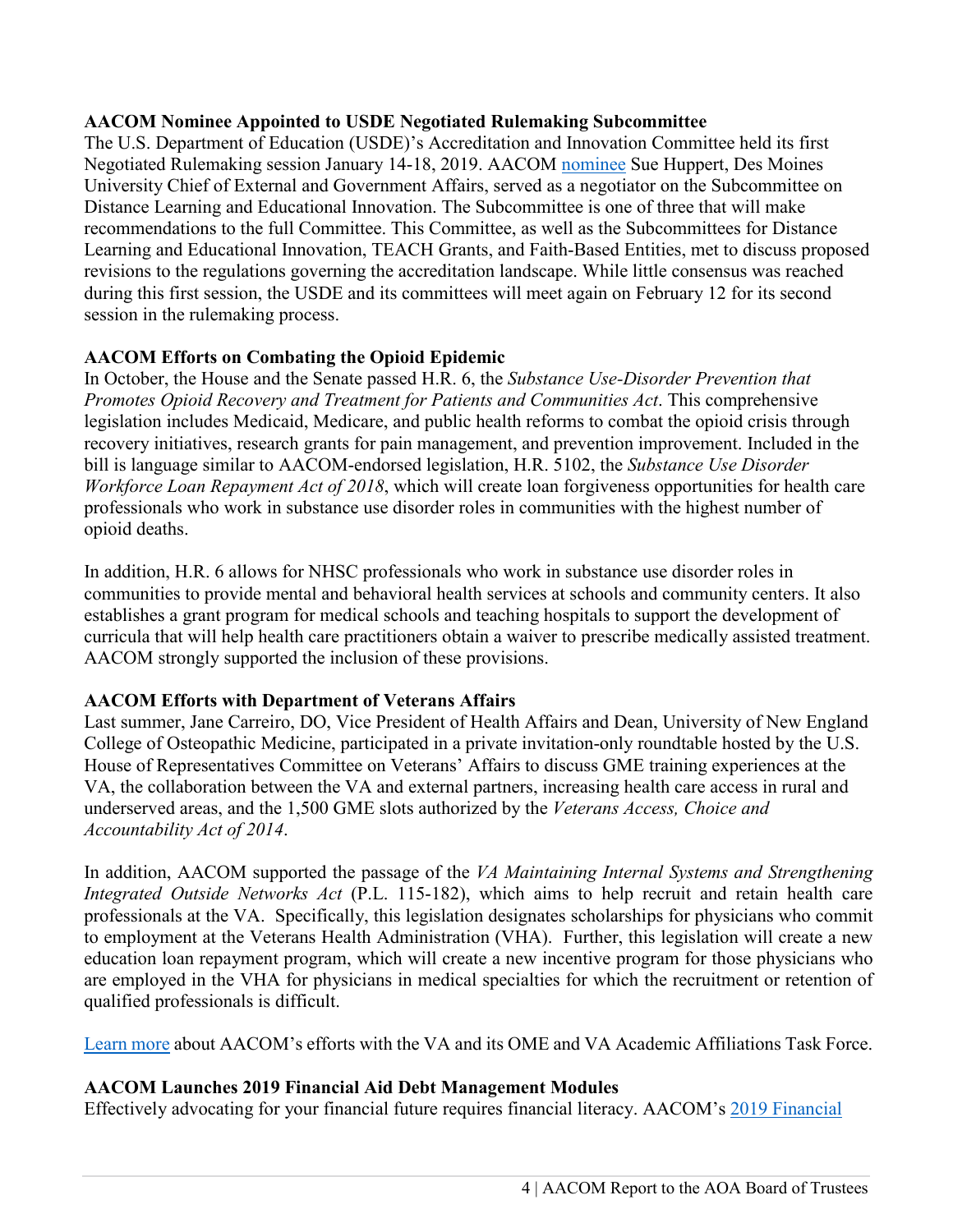[Aid Debt Management Modules](http://aacom.informz.net/z/cjUucD9taT03MjY1NjgxJnA9MSZ1PTc5MzIwMzE1NCZsaT01NTM2MzU5OA/index.html) contain information and resources to help osteopathic medical students borrow strategically and ensure they are prepared to responsibly repay their loans after they graduate and enter residency training. AACOM offers these modules as part of a continuing commitment to help provide osteopathic medical students, graduates, and financial aid professionals at the nation's osteopathic medical schools with the best educational debt management tools possible. [View](http://aacom.informz.net/z/cjUucD9taT03MjY1NjgxJnA9MSZ1PTc5MzIwMzE1NCZsaT01NTM2MzU5OA/index.html) the modules online and [download and share](http://aacom.informz.net/z/cjUucD9taT03MjY1NjgxJnA9MSZ1PTc5MzIwMzE1NCZsaT01NTM2MzU5OQ/index.html) AACOM's 2019 Financial Aid Debt Management Modules flyer.

# **Osteopathic Medical School Applications Update**

# **Application Services 2018-2019 AACOMAS Cycle**

The 2018-2019 AACOMAS application cycle launched on May 3, 2018, and colleges began receiving application data on June 15, 2018. As of February 11, 2019, there were 21,755 individual paid applicants, an increase of 474 applicants (+3.29 percent) compared to 2018. There were 194,171 submitted designations, an increase of 19,238 designations (+11.00 percent) compared to the previous year. As of February 11, there was also an average of 9.1 designations per applicant, up from 8.6 in 2018. The 2018-2019 application cycle closes April 13, 2019, although many colleges maintain submission deadlines before this date. AACOM attributes the increase in applications to several factors, including the August Medical School Virtual Fair and the implementation of individualized online marketing

# **Virtual Osteopathic Medical School Fair**

AACOM, together with participating colleges of osteopathic medicine, hosted the profession's second Virtual Osteopathic Medical School Fair on January 17. The Virtual Osteopathic Medical School Fair provided the faculty, staff, and current students at AACOM member colleges the opportunity to engage with prospective students across the country, while also providing a free online way for potential applicants to interact with different colleges of osteopathic medicine (COMs), ask questions, and gain important insight into the osteopathic medical school application process and student experience. When attendees were surveyed about the fair, 53 percent of respondents self-identified as graduate students, with 37 percent self-identifying as undergraduate students, and 37 percent of all respondents had initiated at least one AACOMAS application.

# **Graduate Medical Education Update**

# **AACOM Assembly of Osteopathic Graduate Medical Educators**

The [Assembly of Osteopathic Graduate Medical Educators](https://www.aacom.org/aogme) (AOGME), launched within AACOM in January 2018, continues to proceed to work on behalf of the osteopathic graduate medical education community and its members. In July, the AOGME Board met during the AOA House of Delegates week and outlined new strategic goals and initiatives that align with AACOM's strategic plan. As part of AACOM, the revised mission of AOGME is to improve the health of the public and enhance the training of medical residents by advancing excellence in the osteopathic learning environment and increasing the number of graduate medical education programs obtaining Osteopathic Recognition. AOGME's strategic goals for 2018-2019:

1. Provide resources to assist graduate medical education programs in successfully achieving and maintaining continued accreditation.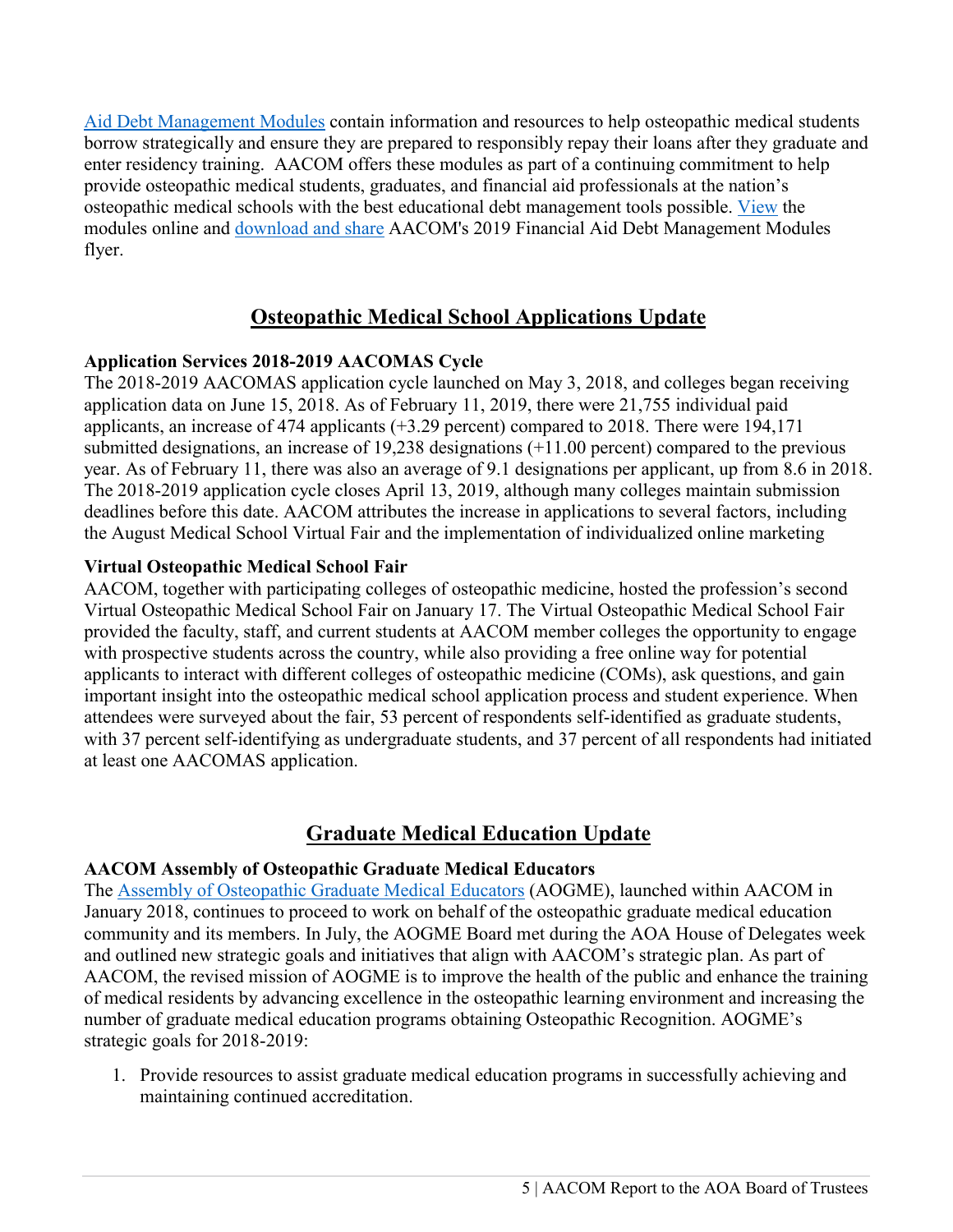- 2. Provide leadership and professional development opportunities that contribute to the success of AOGME members and their programs, and support members in adapting to their changing roles and responsibilities.
- 3. Promote the value of the osteopathic learning environment to residency training and patient care and provide support to programs in obtaining Osteopathic Recognition.
- 4. Create a learning community of osteopathic medical educators to advance excellence and innovation throughout the osteopathic learning environment.

# • **Webinars**

Since the beginning of 2018, the AOGME has planned 20 webinars, all offered free of charge to all AOGME and AACOM members and the broader medical education community. So far in 2019, the AOGME has hosted two webinars, "AACOM's Office of Government Relations and the Public Policy Agenda for the 116th Congress" and "A Distinctive Osteopathic Pediatric Residency Curriculum." On February 22, Paul Johnson, MFA, Executive Director of the Accreditation Council for Graduate Medical Education (ACGME) Institutional Review Committee will discuss preparing for the ACGME institutional site visit.

The AOGME webinar series in 2018 focused on peer-to-peer advice for the ACGME continued accreditation process, a Scholarship and Research series, a series focused on Physician and Learner Wellness, and Osteopathic Recognition. [Learn more and access the AOGME webinar](https://www.aacom.org/aogme/education/webinar-series)  [series.](https://www.aacom.org/aogme/education/webinar-series) The 2018 webinar series included:

- o *The Physician Job Search: How to Get Started*, Susan Sanford, JD, BA
- o *Peer-to-Peer Advice: Moving from Initial to Continued Accreditation for Internal Medicine*, Mo Som, DO, MS
- o *Peer-to-Peer Advice: Attaining Continued Accreditation in Family Medicine*, Saroj Misra, DO, FACOFP
- o *Navigating the Accreditation Forest: On the CLER Path*, Nicole Qualls, JD. MPH
- o *Transitioning Your Traditional Rotating Internship (TRI) to Transitional Year*, Cheryl Gross, MA, CAE
- o *Osteopathic Recognition: Application & ADS Updates*, Tiffany Moss, MBA
- o *OPP Integration Within the Single Accreditation System*, Russell Maier, MD, FAAFP
- o *Preventing Suicide in Healthcare Setting*, Bettina Bernstein, DO
- o *Musculoskeletal Health Disparities: Breaking the Vicious Cycle*, Tamara Huff, MD
- o *Narrative Competence and Empathy in Patient Care*, Daniel J. Waters, DO, FACOS
- o *Researching and Writing an Effective Background Section of Research Paper*, Lori Fitterling, M.L.S.
- o *Ask a Biostatistician: Developing Your Data Analysis*, Mark R. Speicher, PhD, MHA & Suporn Sukpraprut-Braaten, MSc, MA, PhD
- o *Conference Abstract Writing: Tips & Tricks*, Mark R. Speicher, PhD, MHA
- o *Integrating Research into Osteopathic Clinical Practice*, Kimberly Wolf, DO, FACOP, FAAP
- o *Ask a Biostatistician: Developing Your Research Question and Conducting a Literature Search*, Mark R. Speicher, PhD
- o *Quality Improvement: Why and How in GME*, Daniel Lombardi, DO, FACOEP
- o *Developing a Wellness Curriculum*, Margaret M. Wilkins, DO, FACOFP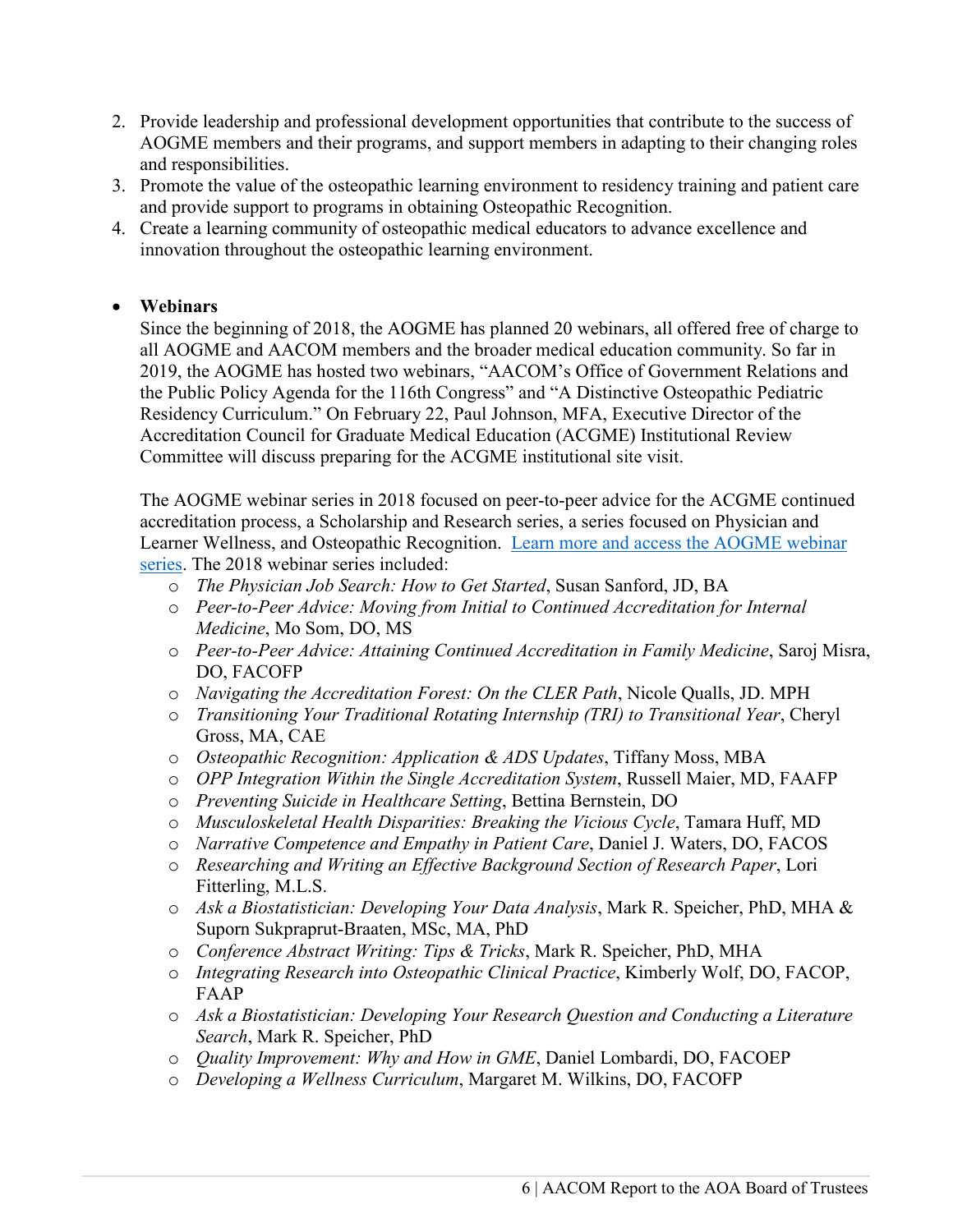o *Recognizing Warning Signs of Burnout and Depression in Learners*, Margaret M. Wilkins, DO, FACOFP

## • **Leadership**

The AOGME will operate under a transition board until April 2019 when the new board structure for AOGME will be in place. The current AOGME Chair is Lisa R. Nash, DO, MS-HPEd, FAAFP. [View the current AOGME Board Leadership.](https://www.aacom.org/aogme/about-us/leadership)

## • **Advance OGME**

The AOGME launched an online listserv or community in August 2018 to advance discussions related to Osteopathic Recognition and osteopathic training in graduate medical education (GME). With a growing number of listserv participants (nearly 70), the community hopes to introduce potential colleagues to one another, expand collective knowledge and resources on the osteopathic clinical learning environment, and showcase ongoing activity to promote and support osteopathic training and Osteopathic Recognition. [Learn more](mailto:Learn%20more) and sign up to the listserv by emailing [aogme@aacom.org.](mailto:aogme@aacom.org)

# • **Residents and Fellows Council**

In September 2018, the AOGME Residents and Fellows Council (RFC) opened membership for the inaugural year 2018-19. The RFC is a unique membership opportunity specifically for residents and fellows and serves as a platform for trainees to exchange ideas, network, influence national efforts in osteopathic medical education and access professional development opportunities. Several activities specifically for residents and fellows are planned at the Educating Leaders 2019, the AACOM Annual Conference. [Learn more.](https://www.aacom.org/aogme/programs/RFC)

### • **Collegium of Fellows**

The AOGME Collegium of Fellows officially launched the 2019 application cycle in October. The Collegium is an assembly of leaders who have earned the award of "fellow" in recognition of their dedication and commitment to osteopathic medical education. [Learn more.](https://www.aacom.org/aogme/programs/collegium)

### • **AOGME Programming at Educating Leaders 2019**

AOGME members will access a range of activities at the upcoming conference, between April 9- 13, 2019. In addition to sessions on a variety of topics spanning the undergraduate and graduate medical education continuum, AOGME members will also enjoy member-only activities. Below are the planned AOGME activities:

- o 4/9/2019 AOGME Council of GME Consortia Leaders Meeting
- o 4/9/2019 AOGME Board of Trustees Meeting/Dinner
- o 4/10/2019 AOGME Annual Membership Meeting and Luncheon
- o 4/11/2019 AOGME New Member Breakfast
- o 4/11/2019 AOGME Collegium of Fellows Luncheon
- o 4/11/2019 AOGME Chair's Reception: Collegium of Fellows, Awards Ceremony
- o 4/12/2019 AOGME Collegium of Fellows Breakfast
- o 4/12/2019 AOGME Resident and Fellows Council Luncheon
- o 4/13/2019 AOGME Board of Trustees Meeting
- o 4/13/2019 AOGME All-day Residents and Fellows Council Leadership Track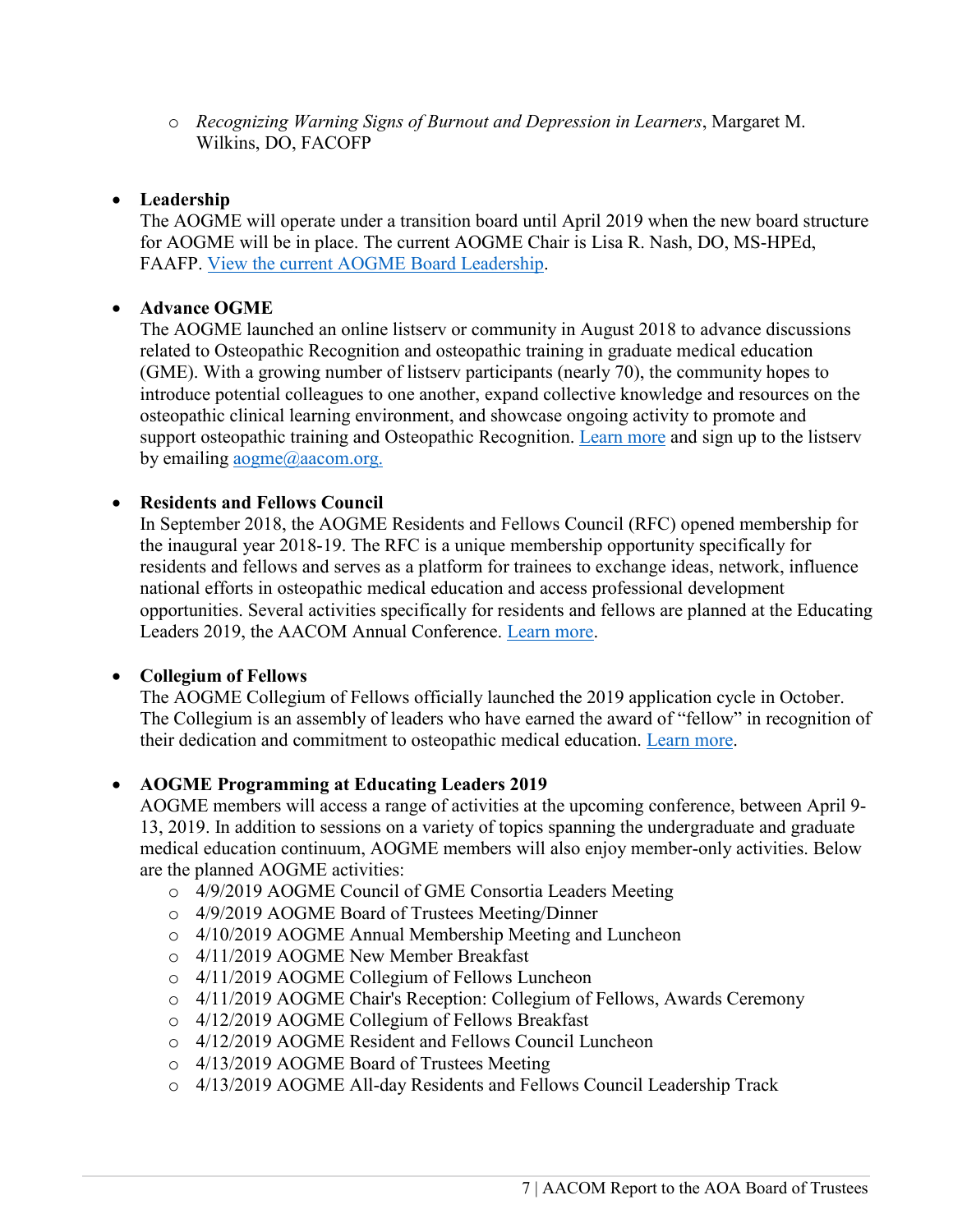# **Single Accreditation System Update**

# **AACOM UME-GME Continuum Initiative**

The [AACOM UME-GME Continuum Initiative](https://www.aacom.org/reports-programs-initiatives/initiatives/ume_gme_home/publications) was launched in May 2017 and led by a 13-member steering committee and is now fully underway. The steering committee, chaired by John Kauffman, DO, established five working groups, engaging 51 experts, that are currently working on key priorities identified by the AACOM Board, these include:

- Supporting Residency Programs through the Single GME Accreditation Process Working Group (Chair, Richard LaBaere, DO)
- Models for Clinical Education Collaborations Working Group (Future of the OPTIs) (Chair, Thomas Boyle, DO)
- Faculty-Development for Programs with Osteopathic Recognition Working Group (Chair, Lisa Nash, DO)
- Preparing COMs, Students, Programs for the Residency Match Working Group (Chair, Karen Nichols, DO)
- Scholarship & Research Working Group (Chair, Robert Hostoffer, DO)

The Steering Committee met on October 30-31, 2018, to review the progress of the task force efforts and recommend additional issues for the task force to address. Key outcomes of the task force to date include developing an osteopathic awareness/marketing campaign, launch of a digital resource library on faculty development, publication of two working papers on the osteopathic learning environment and clinical education collaborations and several educational webinars.

# **Key Working Group Outcomes**

- **Surveys:** Conclusion of two needs assessment surveys: 1) to assess the faculty development needs for programs with Osteopathic Recognition, 2) to assess needs of organizations supporting programs through the single accreditation process to achieve continued accreditation and/or Osteopathic Recognition. Results from the faculty development survey are now being prepared for submission to the *Journal of Graduate Medical Education (JGME)*.
- **Working Papers:** The clinical education collaborations working group completed two papers written by members of the working group, and that will comprise a compendium to be published in April 2019. Individual members of the group continue to work on sections of the compendium to include faculty development, models of clinical education collaborations, GME development and costs.
	- o Working Paper I, [The Value of Collaboration for the Osteopathic Medical Education](https://www.aacom.org/docs/default-source/aogme-documents/cle_collaborationsworkingpaper_p1_10_29.pdf?sfvrsn=eb702197_2)  [Clinical Learning Environment](https://www.aacom.org/docs/default-source/aogme-documents/cle_collaborationsworkingpaper_p1_10_29.pdf?sfvrsn=eb702197_2) by John Kauffman, DO, Thomas Boyle, DO, Stephen C. Shannon, DO, MPH
	- o Working Paper II, [The Osteopathic Learning Environment](https://www.aacom.org/reports-programs-initiatives/initiatives/ume_gme_home/publications) by Robert Cain, DO
- **Residency Match Resources:** The working group on preparing for the residency match formed in March 2018. The group planned the 'Transition to Residency' series of sessions at the AACOM Annual conference in April 2018. In addition, the group orchestrated a webinar on August 10 on [interviewing strategies for residency.](https://www.aacom.org/news-and-events/news-detail/2018/08/13/August20_studentwebinar) Five sub-groups are now working on issues related to unmatched students, resource needs on preparing for the residency match process, a group focused on student issues, residency program directors, and MSPEs and student advising.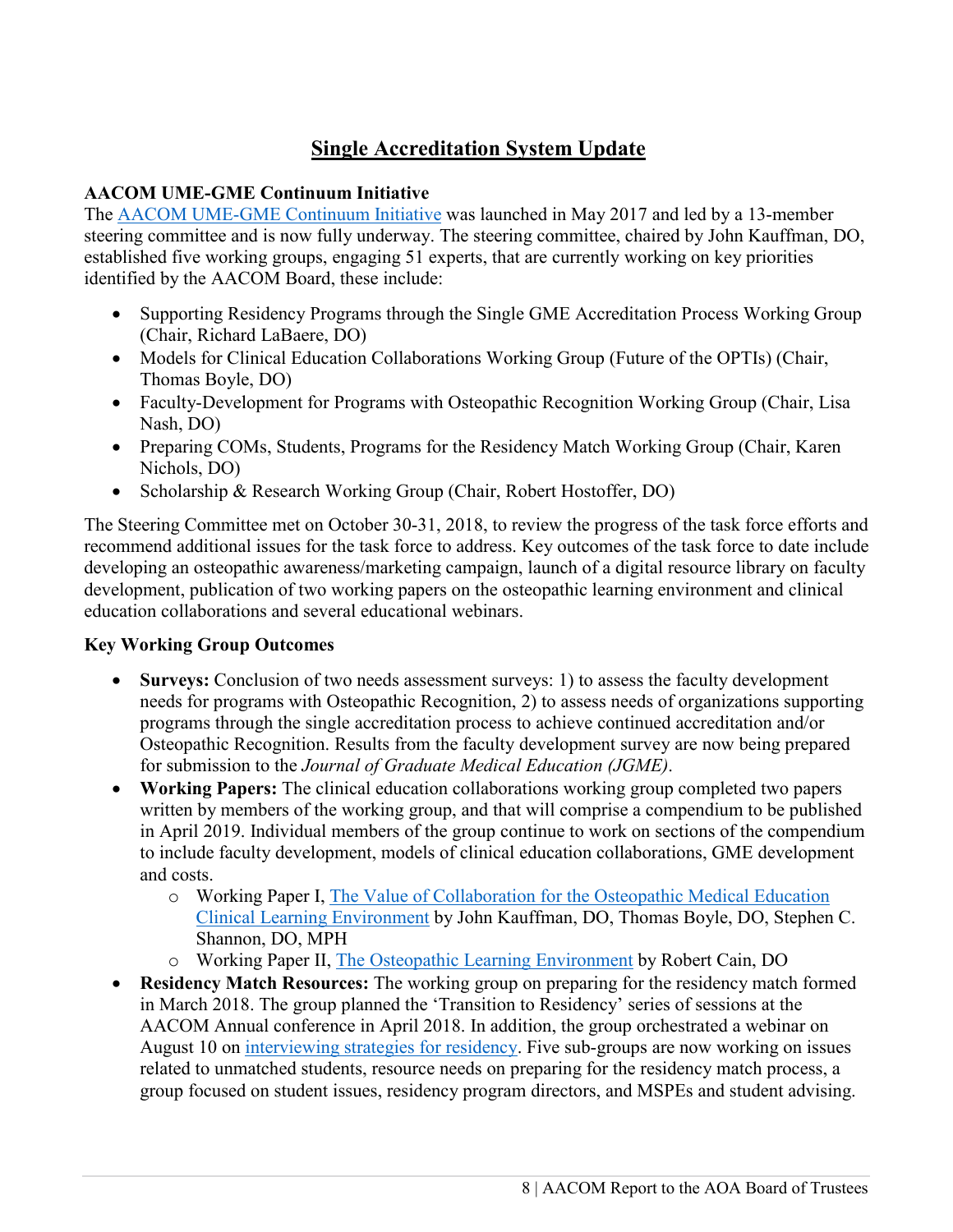The group developed and disseminated a survey in September, to learn more about any common patterns and characteristics of students who did not match into a residency position.

- **Digital Resource Library:** The faculty development working group developed an [online](https://www.aacom.org/digital-resource-library/home)  [resource library](https://www.aacom.org/digital-resource-library/home) that organizes and displays faculty development resources for osteopathic recognition. After curating existing resources such as books, webinars, workshops, events and more, the group made the resource available broadly in January 2019.
- **Peer-to-Peer Resources:** The supporting residency programs through the single GME accreditation process working group organized the AOGME peer-to-peer webinar series on continued accreditation for family medicine and internal medicine. In addition, the group worked to connect peers within specialties within a "buddy system" to facilitate the exchange of ideas and information.
- **Osteopathic Recognition Campaign:** The working group recommended that AACOM lead efforts to raise awareness about Osteopathic Recognition among programs, institutions, residents, students and others through a comprehensive and sustained marketing campaign. AACOM hired a firm, Beekeeper Group, Inc, to assist in these efforts in October 2018. AACOM, AOA and ACGME are working collaboratively in this effort and all are committed to supporting and promoting Osteopathic Recognition.

# **Educating Leaders 2019**

Educating Leaders 2019, the AACOM Annual Conference, will be held April 10-12 in Washington, DC. The theme for this year's event is "Big Data," and will feature programming with the best new research and scholarly work from across the broad osteopathic medical education landscape.

Changes to this year's conference:

- In order to provide more AACOM members with an opportunity to showcase their work, we offered two types of abstract submissions. Presenters could select to submit a Research Abstract or a Best Practices abstract. Both types of abstracts will be eligible for publication in *The Journal of the American Osteopathic Association* (JAOA) following the conference.
- We are now offering tracks for pre-clinical, clinical, and graduate medical education.
- We will have three separate poster competitions, one for faculty, one for residents and fellows, and one for students.
- We are encouraging our councils to offer collaborative workshops with other AACOM councils, and to limit their meeting time during Educating Leaders 2019 in order to reduce conflicts.

This year's conference will feature the following tracks:

- Admissions/Recruiting
- Clinical
- General Interest
- GME
- Pre-Clinical

This year's conference will feature programming under the following topics: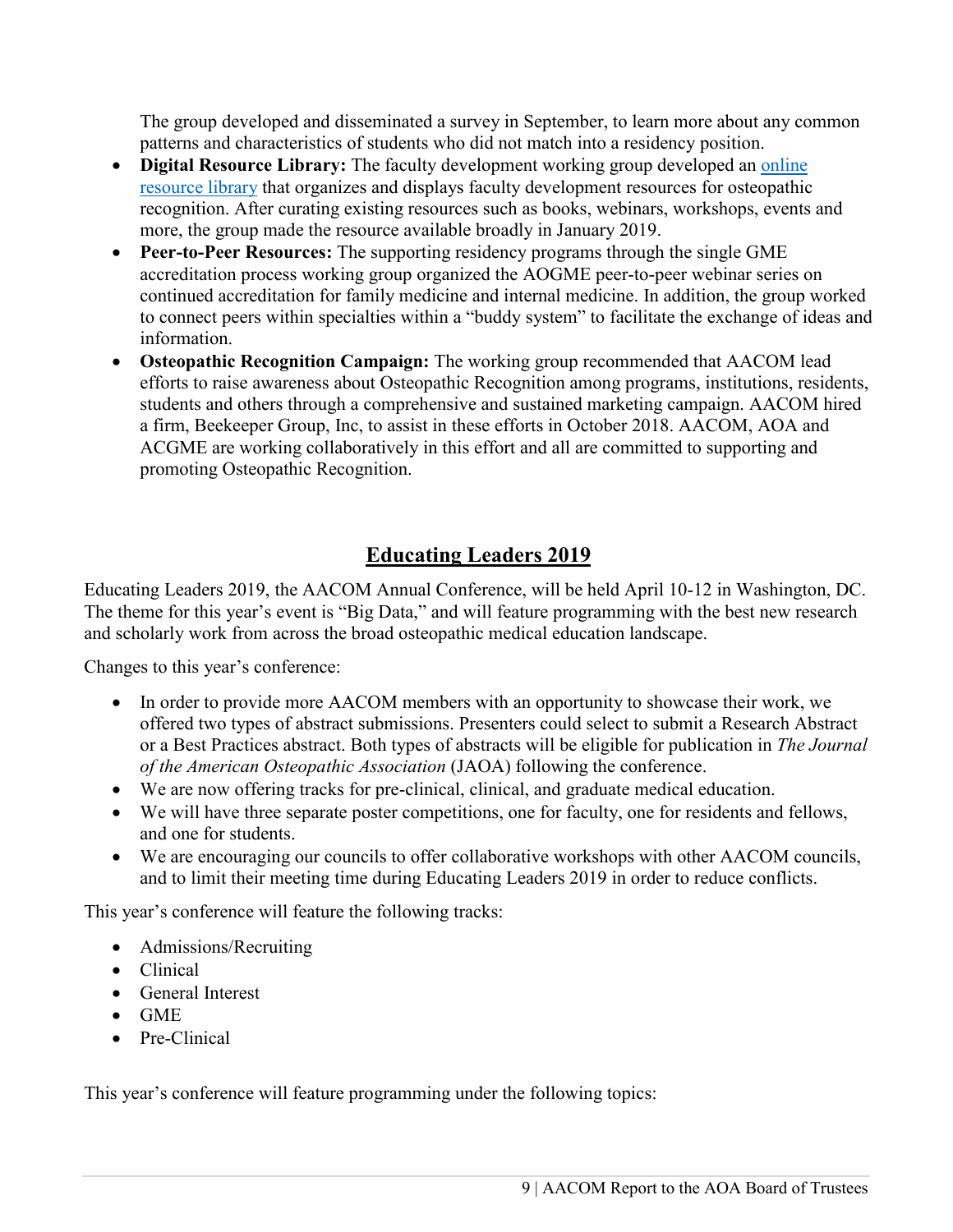- Advocacy and Policy
- Data
- Development of Skills
- Health System Science
- Humanism and Professionalism
- Osteopathic Medical Education
- Teaching and Learning

# **Research Activities**

# **Project on Osteopathic Medical Education and Empathy (POMEE)**

POMEE is the first study of empathy in osteopathic medical education in the United States with a national scope. Phase I, Round 1 was a survey of incoming first year students, saw 43 campuses participate with an average response rate of 86 percent (median 92 percent). Phase I, Round 2, a survey of end-of-academic-year students in years one through four, concluded in August 2018, with 43 campuses again participating with a mean response rate of 44 percent; a median of 39 percent, and usable responses totaling 10,746. Initial results of Phase II were presented at the AOA's 2018 OMED in October; results were provided to participants who voluntarily disclosed an email address. Students and colleges of osteopathic medicine were also provided a nationally normed table to help interpret the results, as well as suggestions for improving their empathy while in osteopathic medical school.

AACOM greatly appreciates AOA's financial and consultative support for POMEE Phase 1, and hopes to continue this collaboration with Phase 2.

The first publication, which included a national normed table for matriculating students as well as psychometric qualities of the survey in osteopathic medical students, was published in the in late 2018. A second publication, including national normed tables for osteopathic medical students in years one through four, was submitted to the JAOA in February 2019.

Phase 2, a longitudinal study of changes in empathy over the four years of osteopathic medical school, was introduced at the 2018 OMED meeting in San Diego, and data collection will begin in summer 2019.

# **Task Force on Ethics and Professionalism**

### **Ethics and Professionalism Task Force**

After several in-person meetings held over the past year and a half, the work of the Ethics and Professionalism Task Force and its various studies will culminate in a series of extensive and detailed outputs to be posted on AACOM's website. Currently, the Task Force is working to finalize the following outputs:

Policy Outputs:

- Model policy on sexual harassment, bullying, and victimization reporting and investigation
- Model chaperoning of patient's policy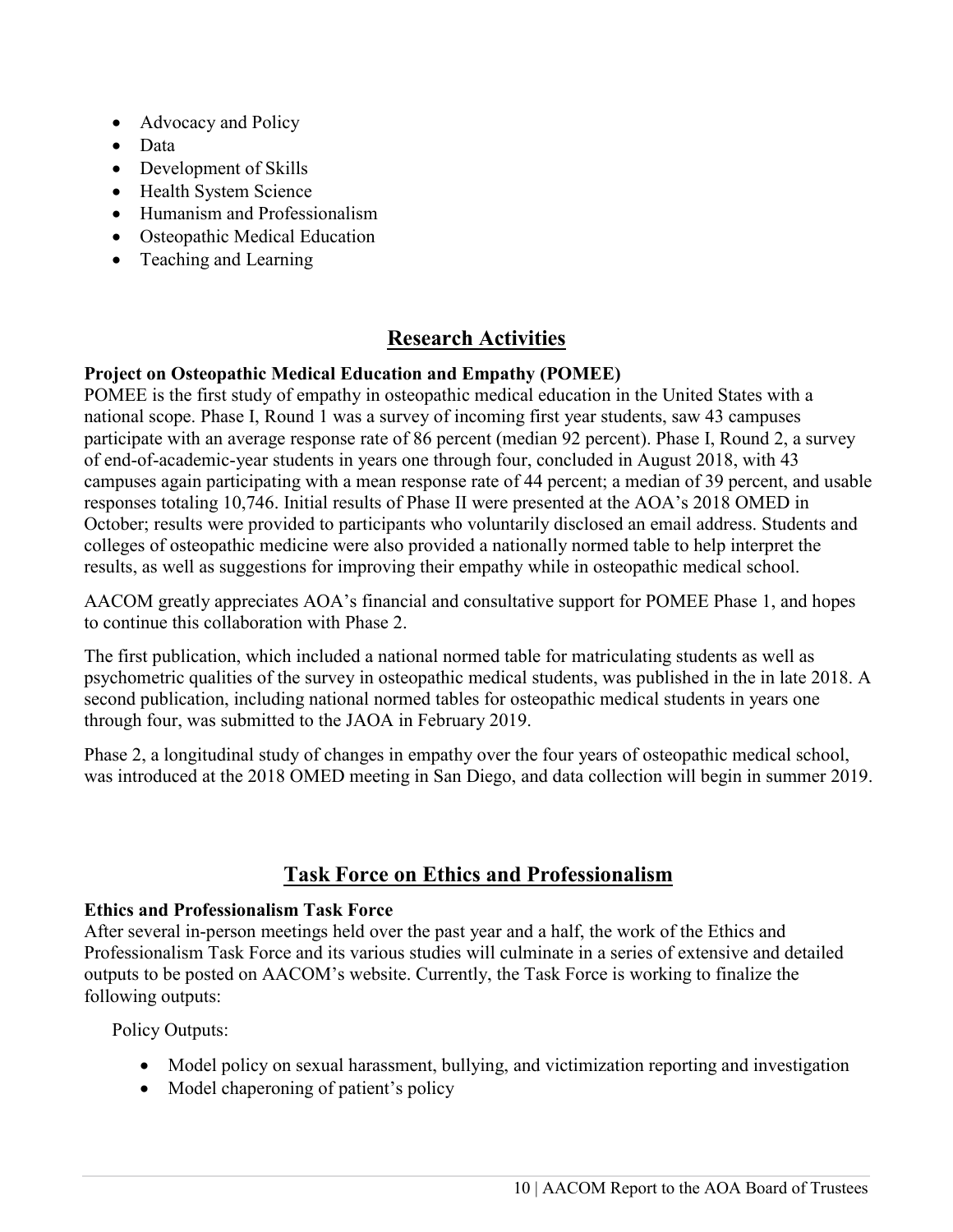• Model policy on providing informed consent for OMM

Curricular Outputs:

- Model curriculum and instructional materials on identifying and responding to victimization in patients, including reporting requirements
- Model peer and faculty development programs on identifying and responding to victimization in students and residents, including reporting requirements
- Bystander training
- Model curriculum on sexual boundary issues and mandatory reporting requirements
- Model curriculum and instructional materials on teaching obtaining informed consent and informed consent for OMM
- Model list of professional behaviors: What is acceptable and unacceptable

Research Outputs:

- Campus climate survey
- Prevalence of sexual harassment
- Knowledge of and effectiveness of student wellness and support resources and interventions
- Communication toolkits for COMs to use with students, residents and faculty

# **Research Reports and Activities**

The research department is responsible for producing reports used by the COMs, other departments within AACOM, other health professions, and external researchers on an annual basis from three major core sources of data: AACOMAS, the Annual Survey, and the Student Surveys. In addition, several other surveys are administered throughout the year.

Recently, the research department worked to develop and implement a data lake. We are working with an outside provider to aggregate, catalog, and link all our data in a cloud-based data site that will allow AACOM and its members better access to its data for publication of reports and research; a number of interactive data visualizations will be rolled out to members as well in summer 2019.

### **Recent Reports**

The department makes such data available to the osteopathic community and the public through aacom.org. Most recently published/updated reports include curriculum topics, enrollment, designations, medical school faculty, and revenue and expenditures.

Examples of recently-published reports include:

- [2018 AACOMAS Applicant Pool Profile Summary Report](https://www.aacom.org/docs/default-source/data-and-trends/2018-aacomas-applicant-pool-profile-summary-report.pdf?sfvrsn=2ced2197_4)
- [Preliminary Enrollment Report Fall 2018](https://www.aacom.org/docs/default-source/data-and-trends/preliminary-enrollment-report-fall-20180c104f43514d6e069d49ff00008852d2.pdf?sfvrsn=54422197_6)
- [2017-18 Osteopathic Medical College Cost of Attendance](https://www.aacom.org/docs/default-source/data-and-trends/2017-18-osteopathic-medical-college-cost-of-attendance.pdf?sfvrsn=17202097_4)
- [2017-18 Osteopathic Medical College Curriculum Topics](https://www.aacom.org/docs/default-source/data-and-trends/2017-18-osteopathic-medical-college-curriculum-topics.xlsx?sfvrsn=a6a12397_4)

[Click here](https://www.aacom.org/reports-programs-initiatives/aacom-reports#Latest) to view all AACOM's latest reports.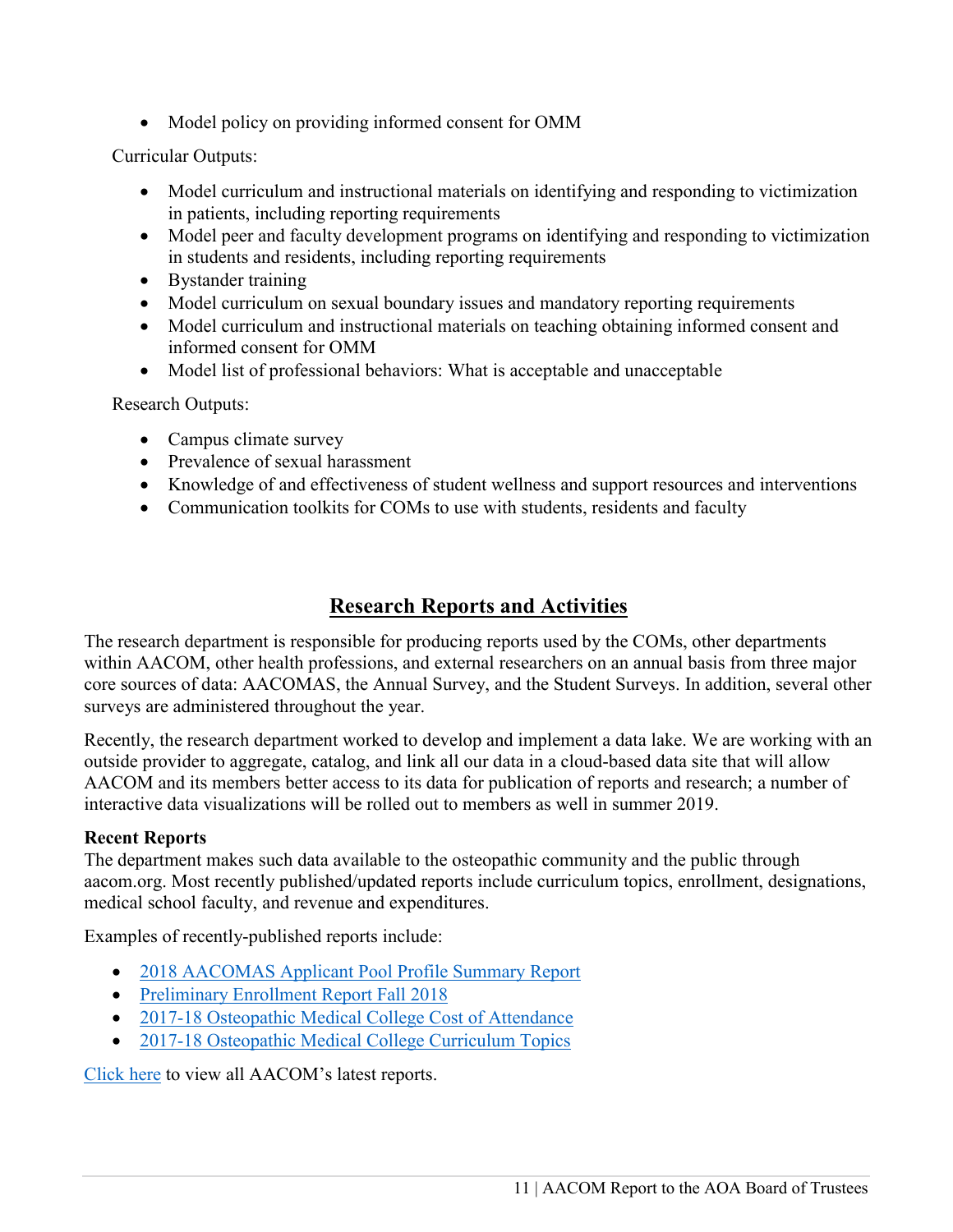# **AACOM Leadership Institute Program Updates**

Several programs in AACOM's [Leadership Institute](https://www.aacom.org/institute) have recently closed application cycles for their upcoming program years. The Leadership Institute was created to offer faculty and leadership development opportunities to wide sections of our college of osteopathic medicine (COM) faculty, staff, and students.

# **Administrator Leadership Development Program**

The Administrator Leadership Development Program (ALDP), an AACOM Leadership Institute offering, is for osteopathic administrative leaders serving as department chairs, vice chairs, directors, heads, assistant deans, and associate deans who lead departments and programs at U.S. COMs. The program assists new and experienced administrators with similar academic and administrative responsibilities to develop and enhance critical leadership and management competencies. The Institute's objective is to ensure that fellows have a positive impact on their institutions, and that COMs have the leadership necessary to meet the challenges and identify the opportunities presented by a dynamic health care environment.

The ALDP was conceived and developed together with AACOM leadership in close consultation with the Academy for Academic Leadership (AAL). The ALDP began April 2018 and will conclude in April 2019 with the 30 participants presenting the Capstone Projects.

# **Osteopathic Health Policy Fellowship**

By an action of the AACOM Board of Deans in 2016, AACOM's Leadership Institute is the new home for the Osteopathic Health Policy Fellowship (OHPF), which is currently underway with 15 fellows for the 2018-2019 program cycle under the guidance of its [strategic planning committee.](https://www.aacom.org/institute/health-policy-fellowship/key-people) This planning committee also announced two new co-directors, Daniel Skinner, PhD, Assistant Professor of Health Policy in the Department of Social Medicine at the Ohio University Heritage College of Osteopathic Medicine (OU-HCOM) and Al Pheley, PhD, Associate Dean for Research of the proposed Minnesota College of Osteopathic Medicine. The year-long, nine-session fellowship completed a three-day session at AACOM's Government Relations offices in Washington, DC this past fall where the fellows heard from staffers at ARHQ, DOE, and other agencies. The 2019-2020 fellowship application cycle opened February 1.

### **Senior Leadership Development Program (SLDP)**

Applications are not being accepted for the Senior Leadership Development Program (SLDP). The program was designed for individuals in senior leadership positions at COMs. The program was intended to assist new and experienced deans, current, interim, or designated deans, and others identified by their schools as potential future deans to develop and enhance critical leadership and management competencies. The SLDP was conceived and developed together with AACOM leadership in close consultation with the AAL. After applications are assessed, the program will begin in April 2019.

# **Entrustable Professional Activity Development**

During the Educating Leaders 2019, the Entrustable Professional Activity (EPA) working group will provide a combined EPA poster session and workshop, to both feature and foster innovation in the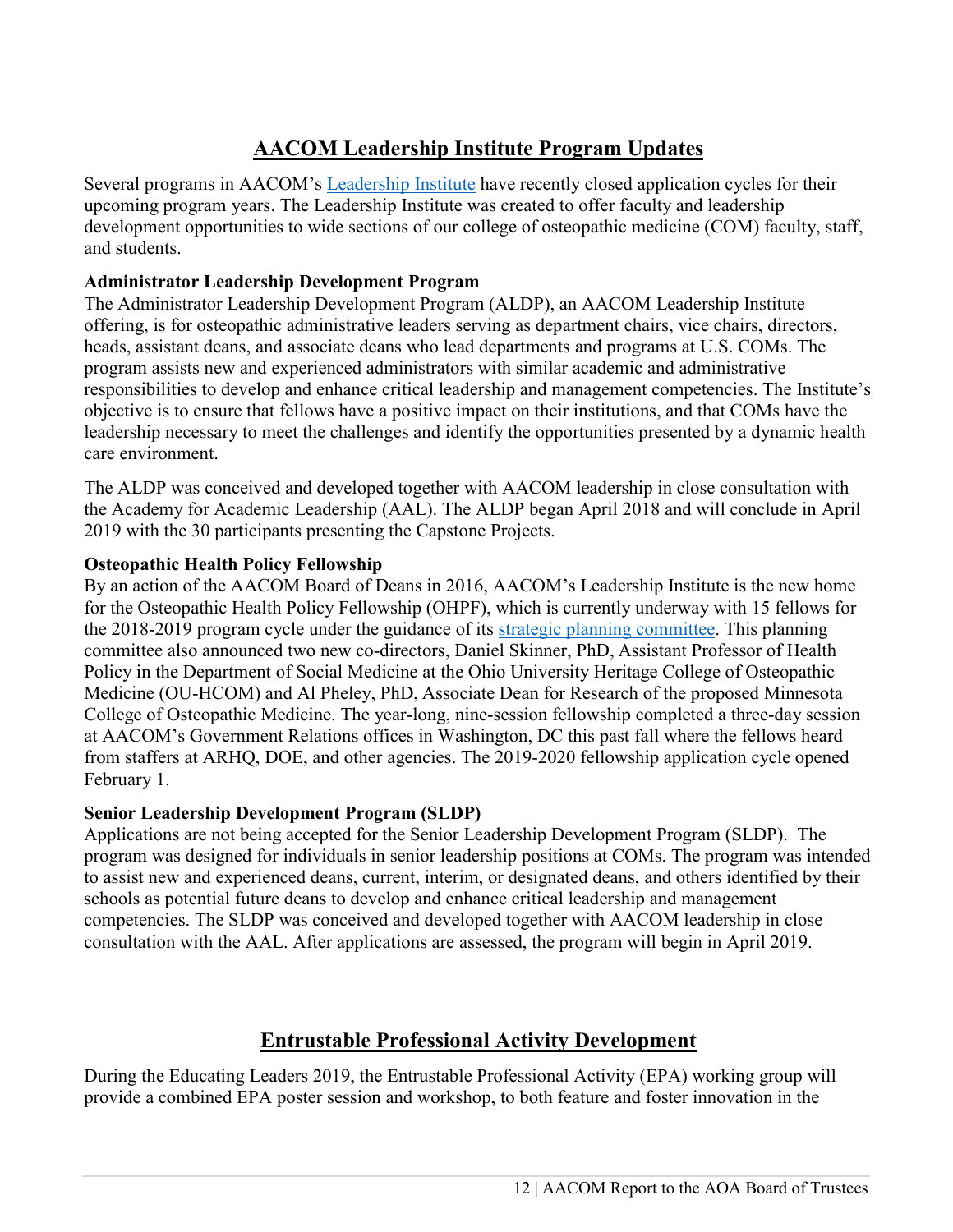adoption of EPAs by our AACOM's member COMs. This year's focus is on reporting EPAs to residency programs, and on obstacles and best practices in implementation of EPAs at our COMs. The results of a recently-completed survey on these issues will be presented at this session. AACOM also provides the book, Osteopathic Considerations for the Core Entrustable Professional Activities, a living document that COMs use to develop methods for teaching and assessing the EPAs at each respective school

# **AACOM Marketing and Communications Update**

# **New Recruitment Brand Launch**

On Thursday, February 7, AACOM launched [Choose DO,](http://www.choosedo.org/) the Association's first medical student recruitment sub-brand. This new initiative reflects AACOM's commitment to promoting osteopathic medical education as a preferred pathway for future physicians and looks to increase the number of qualified physicians available to meet U.S. health care needs. The story was featured in AACOM's *[Inside OME](https://aacom.informz.net/informzdataservice/onlineversion/ind/bWFpbGluZ2luc3RhbmNlaWQ9NzI4NTYzNSZzdWJzY3JpYmVyaWQ9OTA3NDAxMjE3)* and also published on a national online news wire, Business Wire.

In early 2018, AACOM's Marketing and Communications team begun developing the Choose DO brand by working with an external youth marketing agency, YMC, and surveying stakeholder audiences. Data gathered from these surveys was used to inform the development of the Choose DO brand look, voice, and strategy. The brand was soft-launched to internal audiences and select health profession advisors in fall 2018 in order to gain critical feedback necessary to finalize resources and assets such as the Choose DO website – choosedo.org, advisor toolkit, and more, which are now public after the formal brand launch this month.

Choose DO is designed to help serve the growing osteopathic medical education community by providing tailored resources that engage and guide students interested in becoming physicians to learn more about their options for osteopathic medical school. The brand also serves as a national platform for osteopathic medical school recruitment by providing branding, language, and resources that AACOM's member colleges can choose to use to augment their own respective recruitment efforts.

### **National Reach**

In 2018, AACOM's Marketing and Communications team drove audience reach and engagement to unprecedented heights. Through targeted promotions of Association events and initiatives, as well as ongoing education and outreach efforts in tandem with the COMs, student groups, influencers, and organizational partners, we:

- Generated more than **10 million impressions** on Facebook—a nearly 500 percent increase from 2017
- Fueled a steady increase in engagement levels on both Facebook (approximately 36,000) and Twitter (approximately 7,500)
- Continued to expand our new Instagram account, which reached more than 1.6 million accounts and surpassed 5,000 followers in January 2019

Recent Highlights:

• [Dr. Mehmet Oz retweeted](https://twitter.com/AACOMmunities/status/1093887253468889089) AACOM on Friday, February 8, to his more than 4 million followers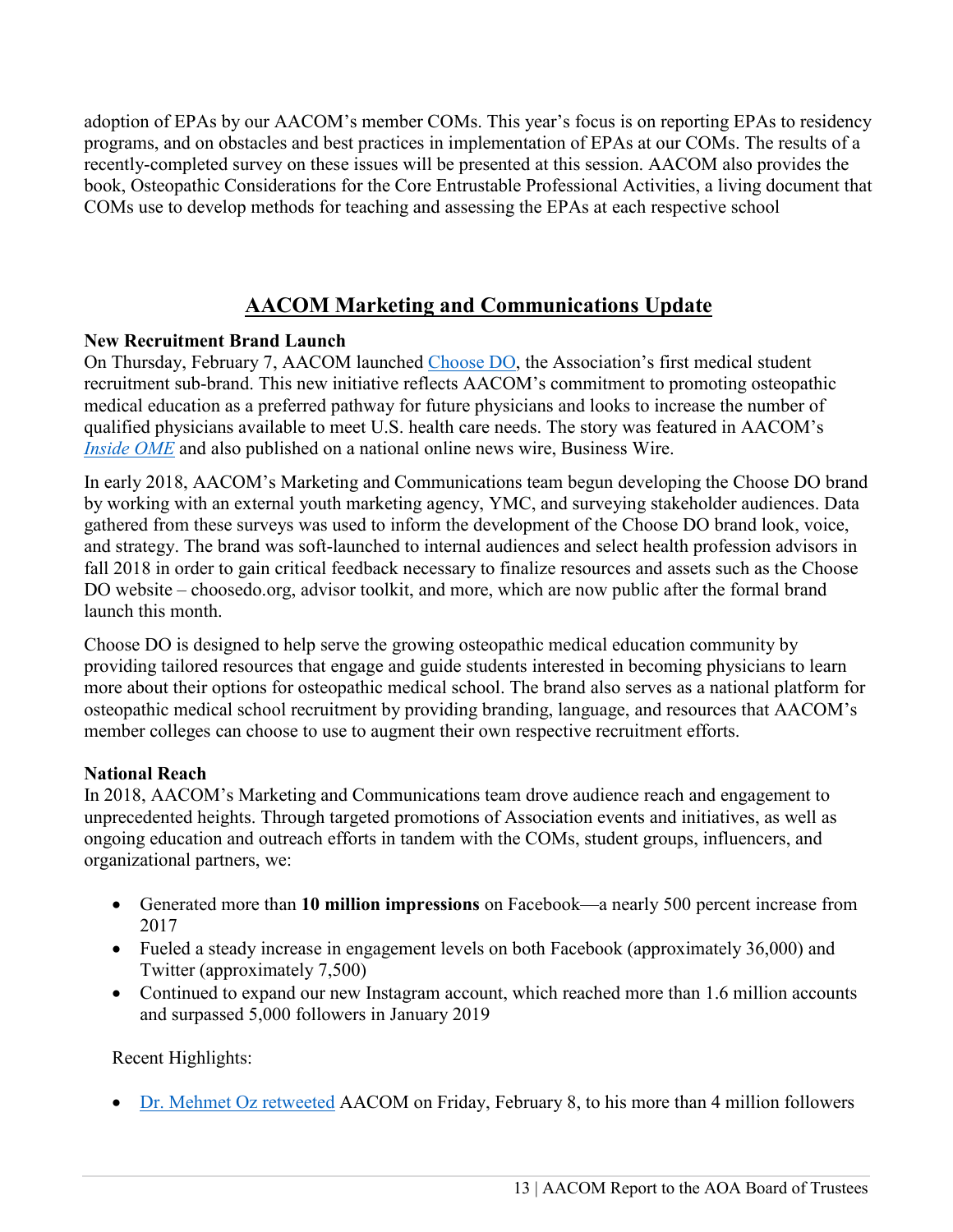• AACOM continues to serve as a leading go-to resource for stories addressing trends and topics related to OME, including this [January 30, 2019 piece in](https://www.forbes.com/sites/kristenmoon/2019/01/30/which-is-the-best-path-to-medicine-md-vs-do/#6f1975416866) *Forbes*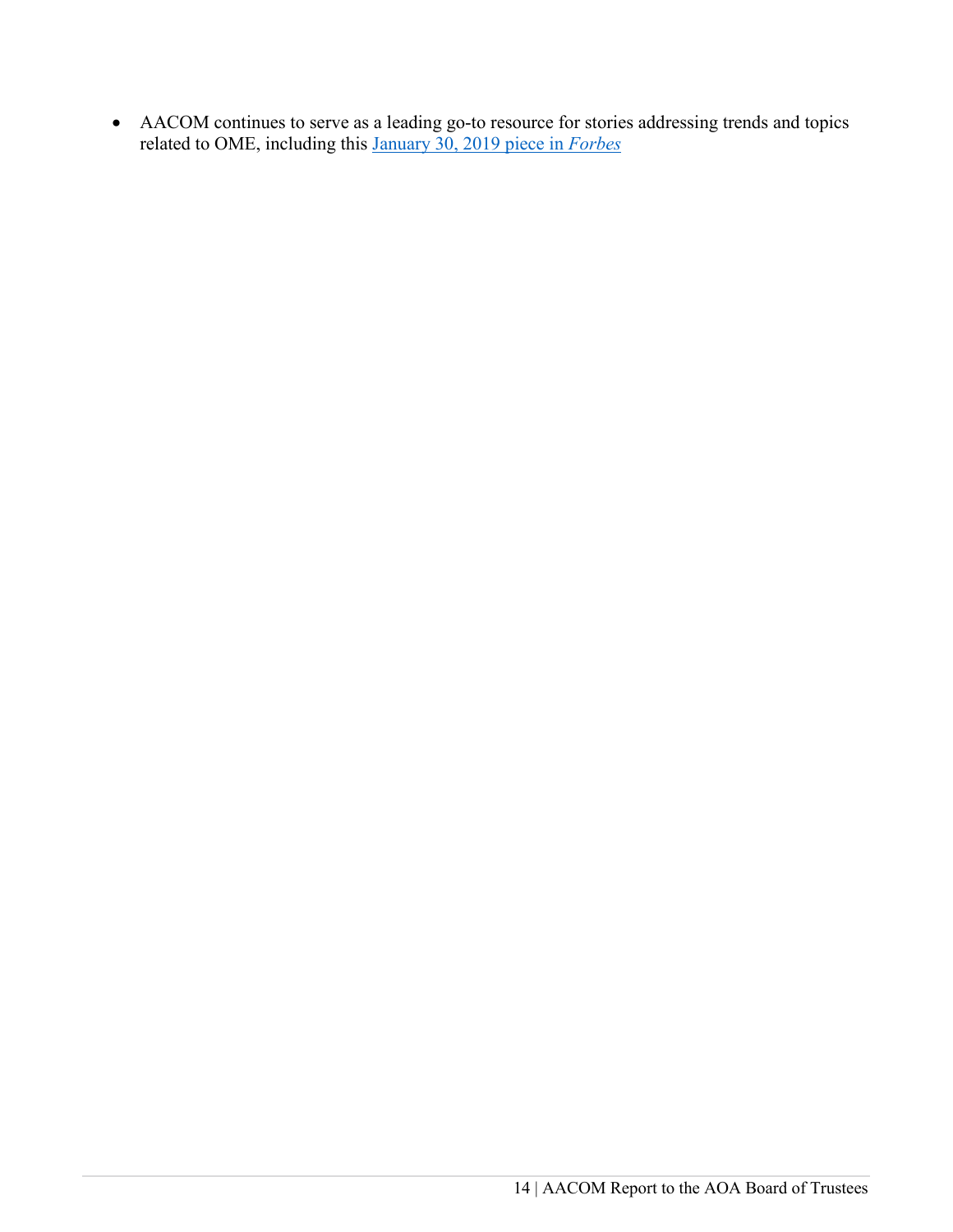

"Supporting the education and professional development of osteopathic medical students through a not-for-profit commitment to administering scholarships and promoting philanthropy."

# 2018-2019 Board of Directors:

Sarah Cottrell-Cumber Director of Scholarships and Grants Renee Wakulski Foundation Liaison Apprentice Hector Zelaya Director of Financial Affairs/Foundation Chairperson-Elect

Angela Peper Director of Membership Sneha Shah Foundation Liaison Sara Kaskowitz Foundation Chairperson

#### **Affiliate Report to the American Osteopathic Association** *Midyear Report, February 2019*

Thank you for offering the Student Osteopathic Medical Association Foundation an opportunity to provide an update on our recent activities.

### **Donations: 2018-2019 Fiscal Year**

We have been very fortunate thus far to have the following donations for the 2017-2018 fiscal year. We look forward to utilizing these funds to continue our mission of supporting osteopathic medical students.

- 350 Donors (*all tier levels*)
- $\bullet$  \$18,654.45 Donations

### **Scholarships: 2018-2019 Fiscal Year**

Our Fall Scholarship winners were announced during the SOMA Foundation Reception on October  $6<sup>th</sup>$ , 2018. *For more information: http://www.somafoundation.org/scholarships.html*

- Total Scholarships distributed: 9
- Total amount disbursed: \$6500.00
- Scholarship Recipients
	- o **New Member Scholarship (\$500.00 each, \$2500.00 total)**
		- Brooke Grill, OMS I, West Virginia SOM
		- James Kramer, OMS I, Pacific Northwest University Health Science COM
		- Matthew Heffelfinger, OMS I, Nova Southeastern University-KPCOM
		- Harleen Sethi, OMS I, A.T. Still University SOM Arizona
		- Elsie Ikpot, OMS I, Ohio University Heritage COM
	- o **Community and Preventive Medicine Scholarship (\$1000)**
		- Brianne R. Feldpausch, OMS III, Michigan State University COM
	- o **Humanism in Medicine Scholarship (\$1000)**
		- Justine Lazatin, OMS III, University of New England COM
	- o **Robert S. Juhasz, DO, Innovative Leadership in Osteopathic Medicine Scholarship (\$1000)**
		- Nasir Malim, OMS IV, TouroCOM-Middletown
	- o **Women in Medicine Scholarship (\$1000)**

SOMA Foundation **www.SOMAFoundation.org** 142 E. Ontario St Tax ID number: 36-2967404 Chicago, IL 60611 *To celebrate the education and accomplishments of osteopathic* 312-202-8193 *medical students and the impact they have within the community.*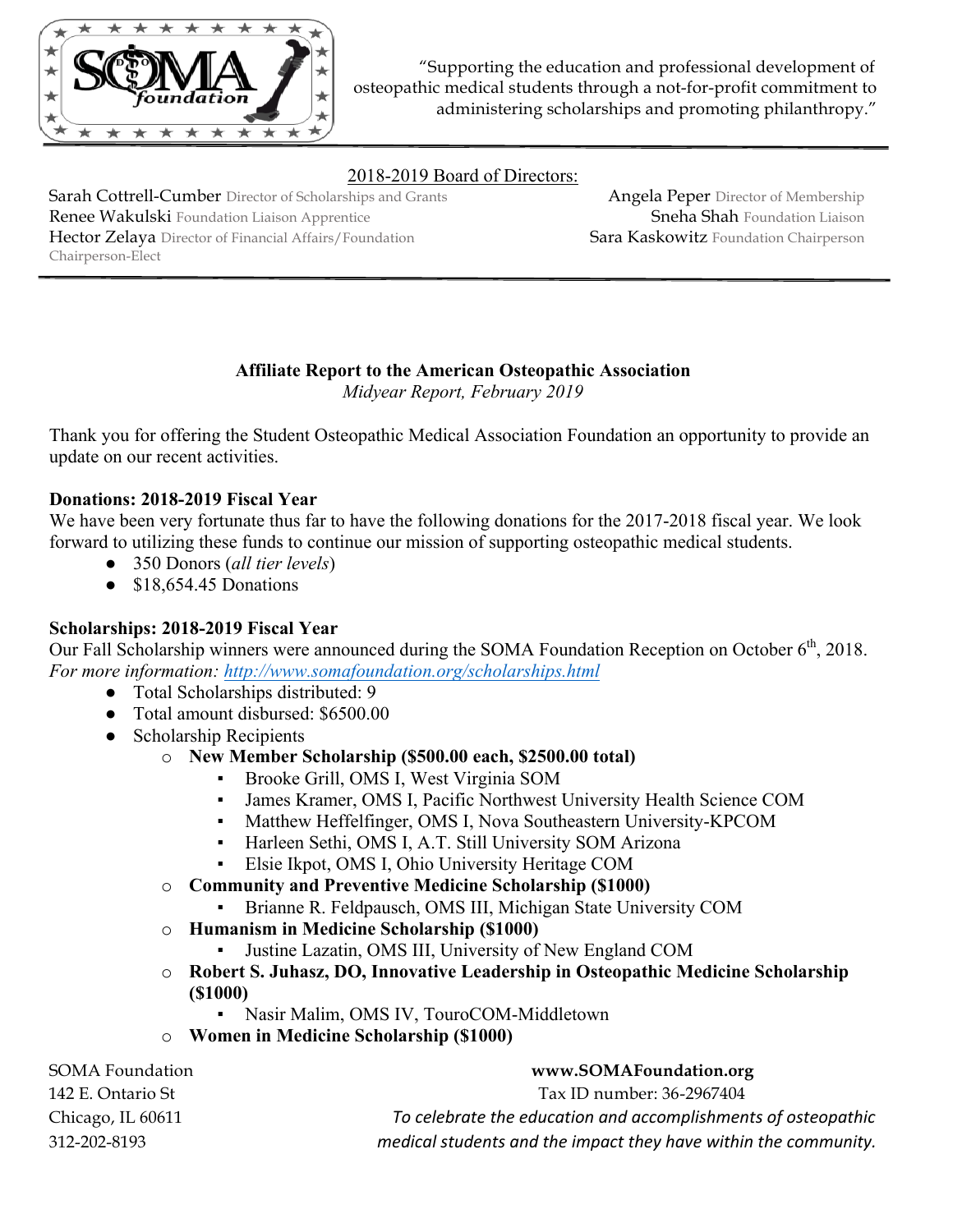

"Supporting the education and professional development of osteopathic medical students through a not-for-profit commitment to administering scholarships and promoting philanthropy."

# 2018-2019 Board of Directors:

Sarah Cottrell-Cumber Director of Scholarships and Grants Renee Wakulski Foundation Liaison Apprentice Hector Zelaya Director of Financial Affairs/Foundation Chairperson-Elect

Angela Peper Director of Membership Sneha Shah Foundation Liaison Sara Kaskowitz Foundation Chairperson

▪ Harleen Sethi, OMS I, A.T. Still University SOM

# **Grants: 2018-2019 Fiscal Year**

During the Fall semester, we distributed 2 grants, approved 2 more grants to student leaders of the following COM projects, and created 2 grants for the upcoming Spring Semester.

- Total Grants Distributed: 2
	- o **TouroCOM – Harlem- PHR National Student Conference**  Total Funding: \$1000
	- o **TouroCOM- Harlem- OMM Rent-a-Bed (***Grant submission 1 year prior)* Total Funding: \$500
	- Total Grants Approved Waiting Distribution: 2
		- o **University of the Incarnate Word SOM- ¡SOMA Cenas!** Total Approved Funding: \$500.00/Total Funding to Date: \$151.20
		- o **University of the Incarnate Word SOM- Mini DO Day** Total Funding Approved: \$500.00
- New Grants
	- o **The SOMA Foundation Travel Grant (2 recipients)** Total Funding: \$500 each recipient

### **Community Service**

We have hosted three events since the summer of 2018 to serve local communities, volunteer organizations, and the medical community while attending National Conferences

● AOA House of Delegates 2018

# o **Words of Wisdom**

Participating physicians wrote their advice down cards displayed for attendees at the AOA conference to provide encouragement, and guidance to students interested in the medical field

● Chicago, 2018 SOMA Summer Conference

# o **Caitlin's Smiles Craft Kits**

Created kit for Caitlin's Smiles, a non-profit organization that distributes arts and crafts kits to hospitals for children with chronic or life-threatening illnesses.

For more information about Caitlin's Smiles visit http://www.caitlins-smiles.org/

• San Diego, 2018 OMED

# SOMA Foundation **www.SOMAFoundation.org** 142 E. Ontario St Tax ID number: 36-2967404 Chicago, IL 60611 *To celebrate the education and accomplishments of osteopathic* 312-202-8193 *medical students and the impact they have within the community.*